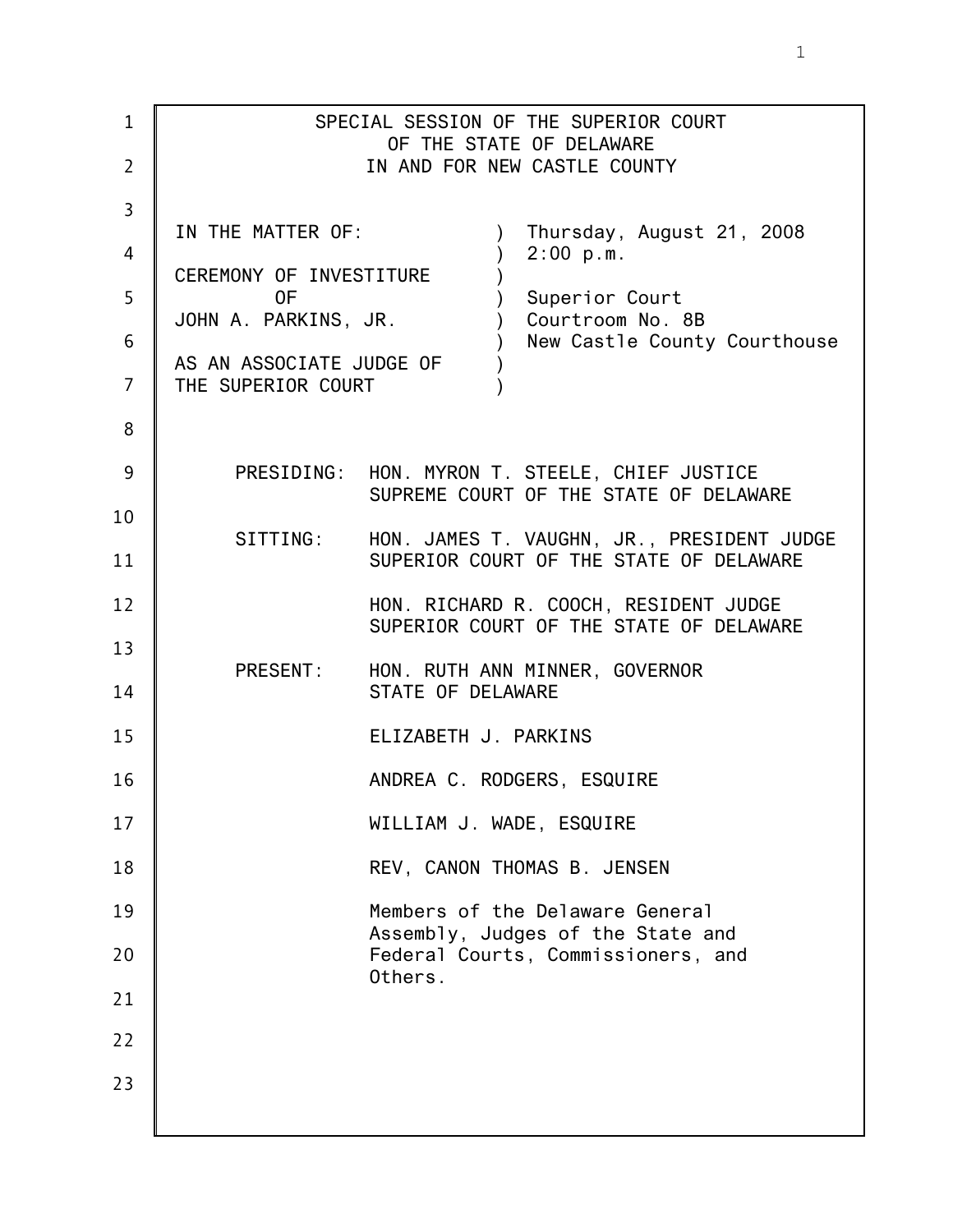1 2 3 4 5 6 7 8 9 10 11 12 13 14 15 16 17 18 19 20 21 22 23 August 21, 2008 Courtroom No. 8B 2:00 p.m. PRESENT: As noted. - - - - - PRESIDENT JUDGE VAUGHN: Good afternoon, ladies and gentlemen, and welcome to this Special Session of the Superior Court of the State of Delaware for the Investiture of John A. Parkins, Junior, as a Judge of the Court. Please remain standing. All right. We will begin with the invocation by Reverend Canon Thomas B. Jensen of the Episcopal Diocese of Delaware. Welcome, sir. REVEREND JENSEN: Thank you. Let us pray. (Invocation by Rev. Canon Thomas B. Jensen.) PRESIDENT JUDGE VAUGHN: Resident Judge Cooch will now lead us in the Pledge of Allegiance. (Pledge of Allegiance led by Resident Judge Richard R. Cooch.) PRESIDENT JUDGE VAUGHN: Ladies and gentlemen, to my right is Chief Justice Myron T.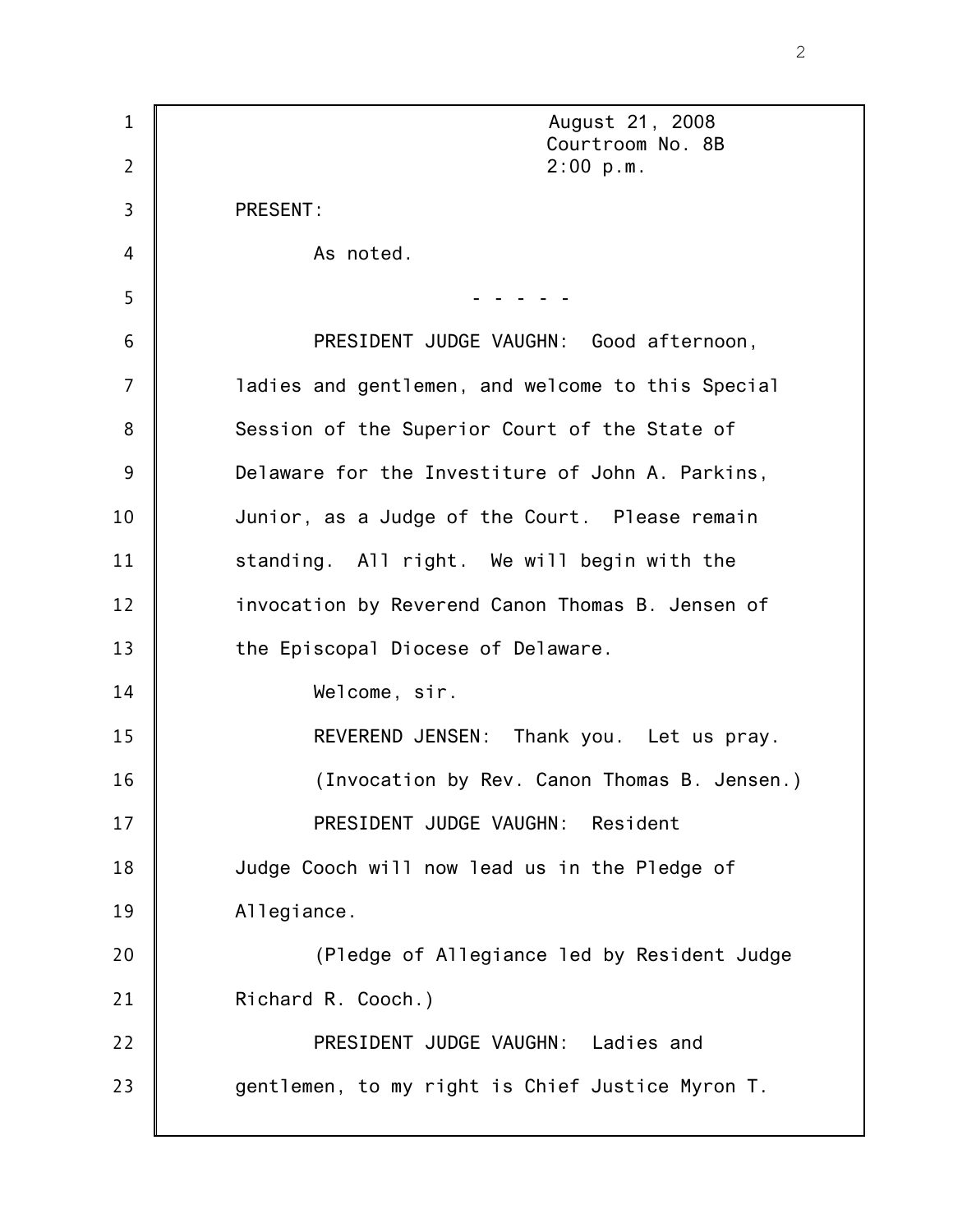1 2 3 4 5 6 7 8 9 10 11 12 13 14 15 16 17 18 19 20 21 22 23 Steele of the Supreme Court of Delaware, and to my left is where Superior Court Judge John A. Parkins, Junior, will be sitting soon. In the jury box are the Superior Court Judges and Commissioners, and also members of the Supreme Court who are here today in robes for this special session of the Court. I would like to recognize the many family members and friends of our next Superior Court Judge who are present today, and in particular I would like to recognize Elizabeth Parkins and her partner Lisha Osborne. Elizabeth is John's daughter. I would like to recognize John's granddaughter Alexis Osborne Parkins, which - where did she go? Okay. Also, John's daughter Rebecca. Well, John's daughter Rebecca Andresen is unable to be with us today because she lives in Seattle. John's brother Thomas Parkins and his wife, Linda Parkins. John's aunt, Helen Adams. Another aunt, Shirley McCahan. And John's administrative assistant at Richards, Layton & Finger, Linda Loveless. Did I miss anybody? Okay. Sometimes people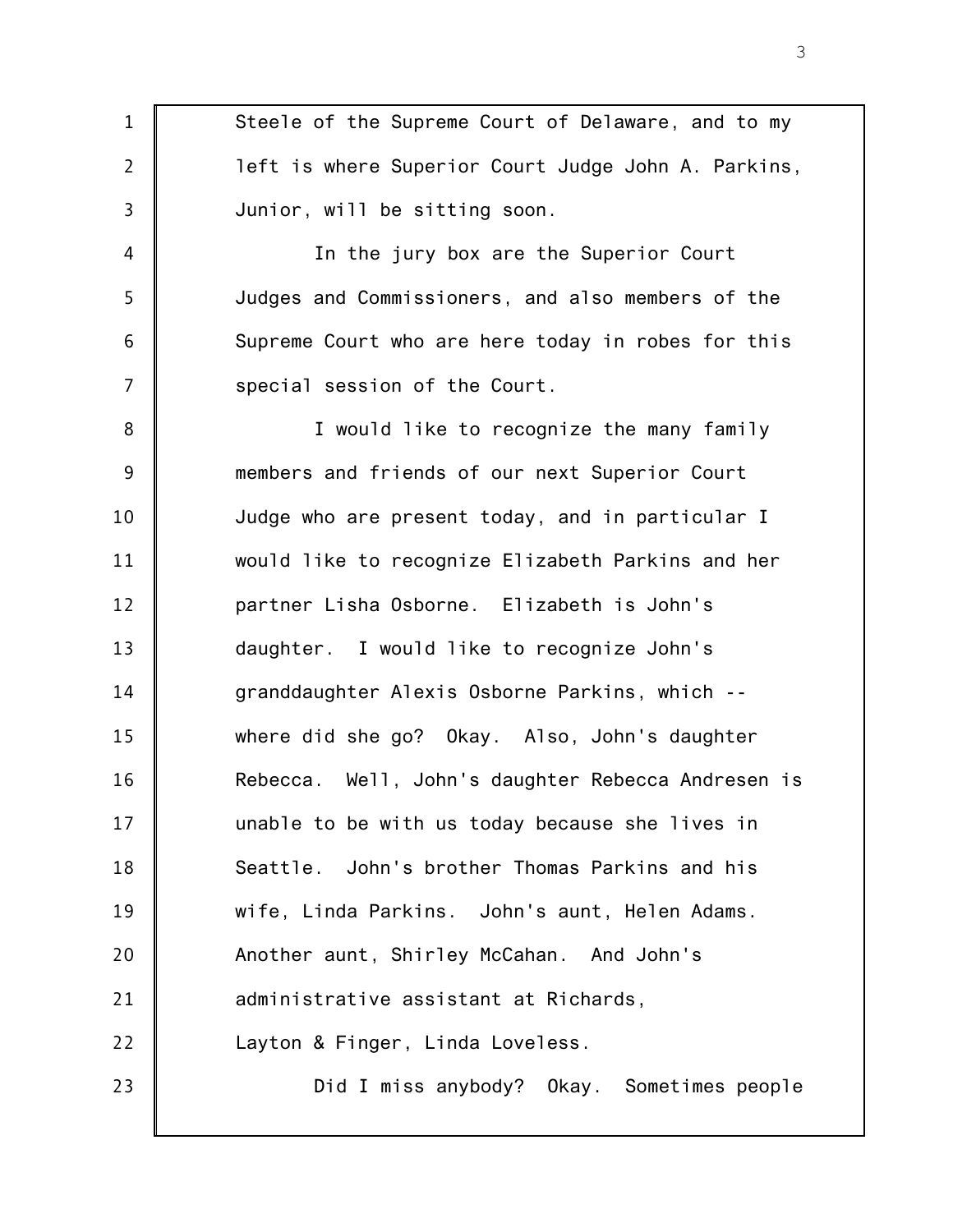1 2 3 4 5 6 7 8 9 10 11 12 13 14 15 16 17 18 19 20 21 22 23 show up at the last minute that weren't expected, so I wanted to make sure the list is complete. The Court recognizes the many family members and friends of our next Superior Court Judge. I would like to recognize the members of the General Assembly who are here, and in particular the members of the Senate who confirm the judges. And I'd like to also recognize the members of the Delaware Judiciary who are here today, and also the members of the Bar, and all of John's many friends. To all, a warm and special welcome to the Superior Court. We are here today to commemorate the beginning of John Parkins' career as a member of the Superior Court, our state's general jurisdiction trial court. The proceeding is one of investiture where the historical robing is one of special ceremony, significance, and public commitment under oath. The robe itself is a symbol of impartiality and of the judge's solemn duty to administer equal justice on behalf of the people we serve. During the administration of the oath of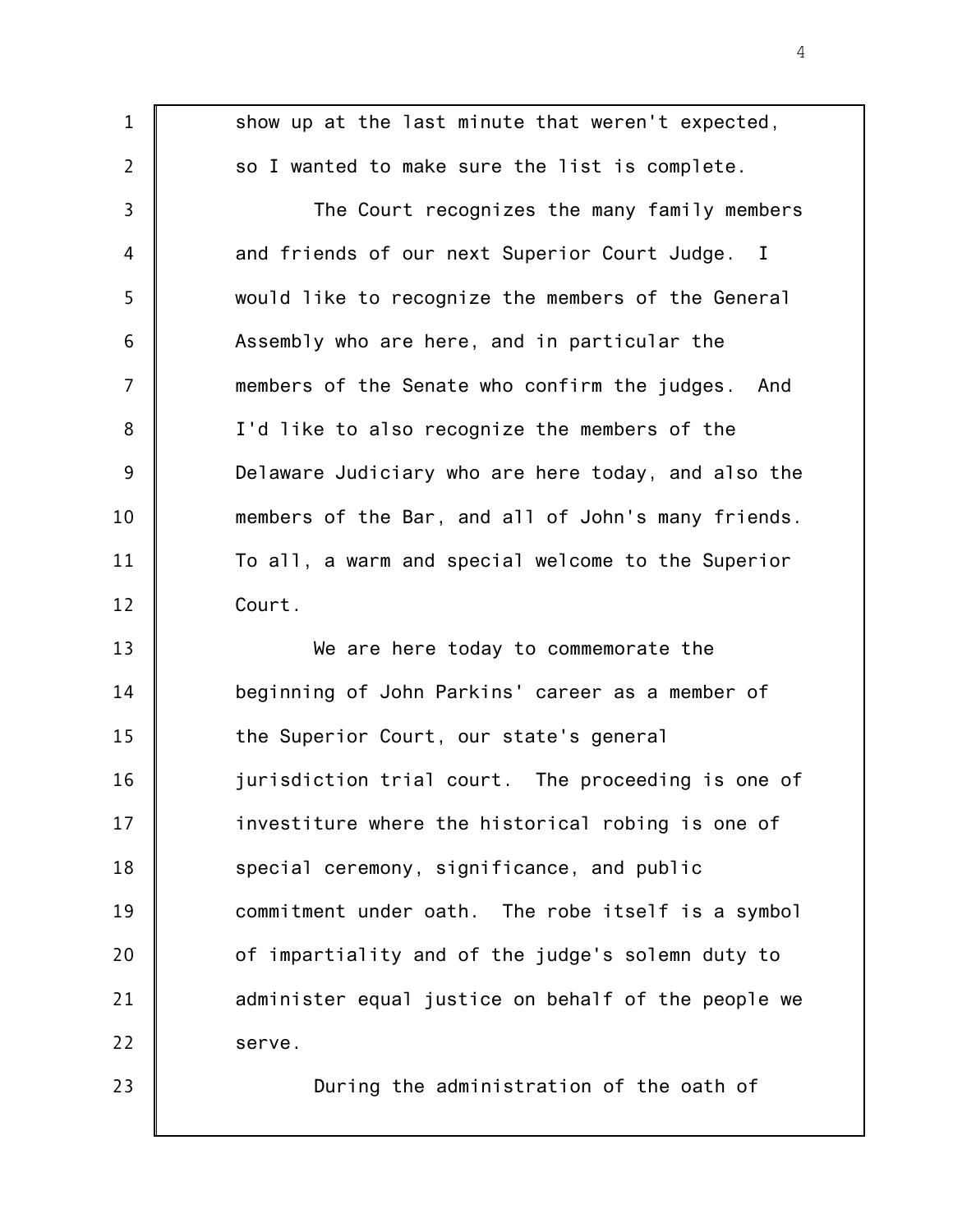| $\mathbf{1}$     | office, John's fiancee, Andrea C. Rogers, Esquire,  |
|------------------|-----------------------------------------------------|
| $\overline{2}$   | will hold the Bible. John's daughter, Elizabeth J.  |
| 3                | Parkins, will then assist with the robing.          |
| 4                | (Administration of Oath of Office and               |
| 5                | Robing.)                                            |
| 6                | PRESIDENT JUDGE VAUGHN: Before today's              |
| $\overline{7}$   | speakers are recognized, I would like to warmly     |
| 8                | welcome John to the Superior Court. He brings       |
| $\boldsymbol{9}$ | outstanding credentials to the Court from the years |
| 10               | of experience as a Deputy Attorney General and      |
| 11               | private practitioner. His qualifications and        |
| 12               | experience make him fully deserving of the honor    |
| 13               | which the Governor and the Senate have conferred    |
| 14               | upon him. I know that John and I will have no       |
| 15               | trouble at all working very well together in our    |
| 16               | new relationship as colleagues on the Superior      |
| 17               | Each of us on the Superior Court look<br>Court.     |
| 18               | forward to working with John as our newest          |
| 19               | colleague.                                          |
| 20               | I would now like to recognize the Honorable         |
| 21               | Ruth Ann Minner, Governor of the State of Delaware, |
| 22               | for your remarks, Governor.                         |
| 23               | GOVERNOR MINNER: Thank you. Let me, first,          |
|                  |                                                     |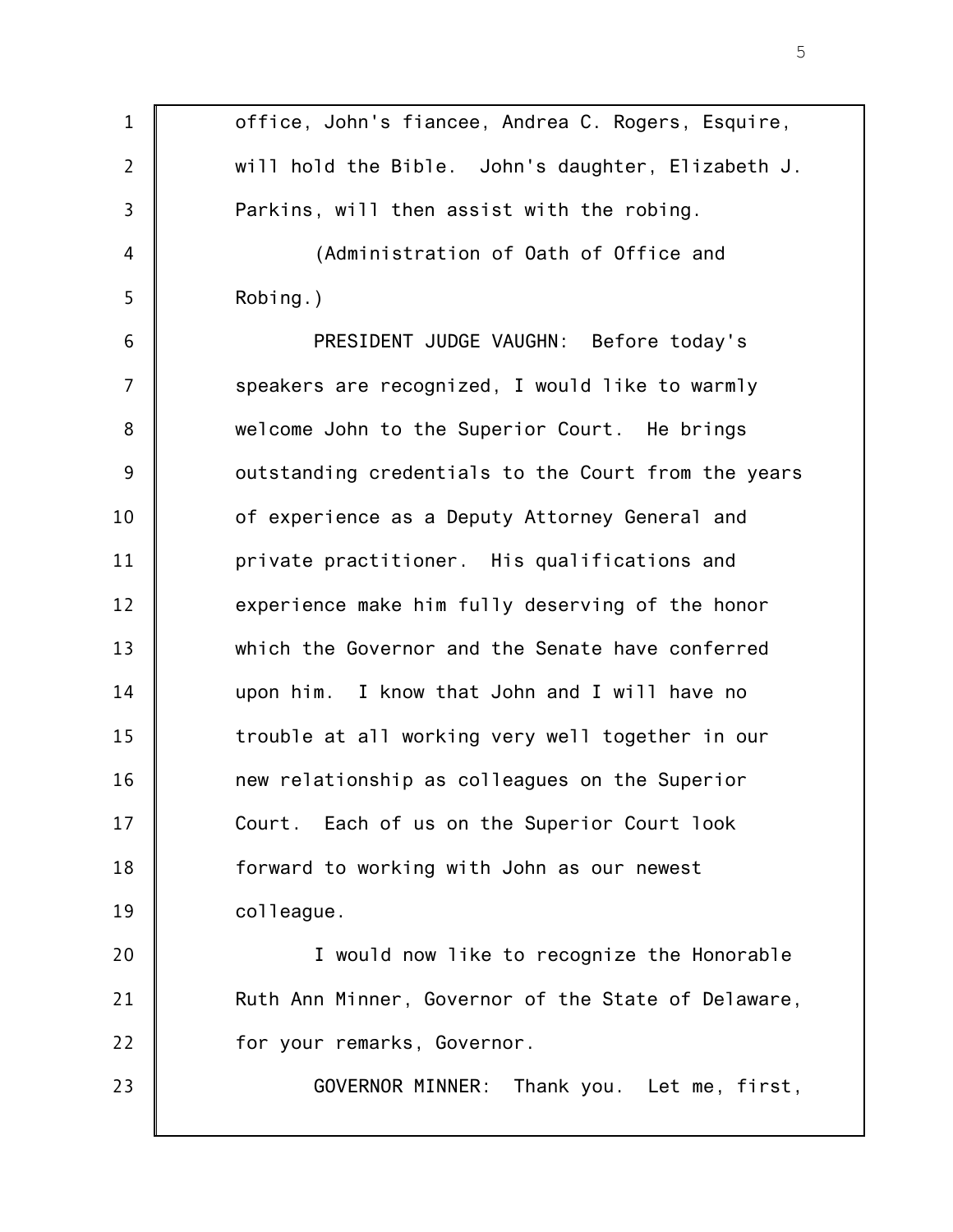1 2 3 4 5 6 7 8 9 10 11 12 13 14 15 16 17 18 19 20 21 22 23 say congratulations, Judge Parkins. JUDGE PARKINS: Thank you. GOVERNOR MINNER: It is, indeed, my pleasure to be here. To the esteemed Chief Justice, a warm welcome, because we are happy to be here with you. I've had the opportunity to see you twice just recently, which is a real pleasure. To Judge Vaughn, thank you very much. Indeed, a pleasure to see you. To all the members of the Judiciary who make us proud, because we have the best courts in the country, and it's recognized across the country as I travel. Everyone will say: Oh, you're the state with the outstanding judges. Just recently I had the opportunity to explain our system of appointing judges to governors of about six states who were concerned about the way their judges are elected and thinking that perhaps they should change what they're doing. And, so, we are extremely proud of our judges here in Delaware, but we are also extremely proud of the fact that we have a system that is fair and is truly justice. I have to tell you that I enjoy very much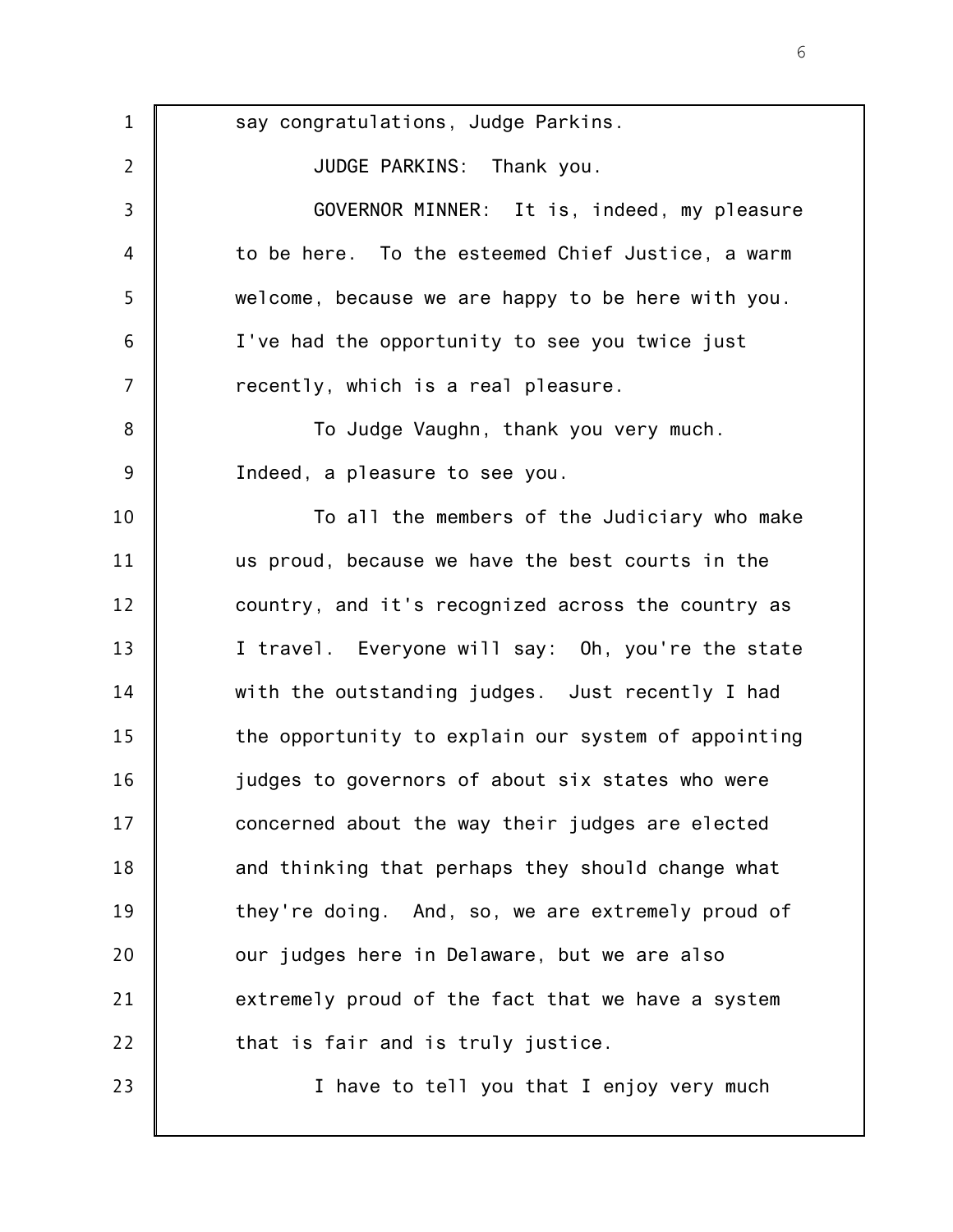1 2 3 4 5 6 7 8 9 10 11 12 13 14 having the opportunity to meet with people who are being considered for the judgeship. And normally they're a little bit on edge and a little bit concerned. But I had a gentleman come into my office and introduce himself and tell me a little bit about him and his family. And he's very proud of his family. I can assure all of you that. And was just so at ease sitting and chatting with me. And I thought if he could do that in the Court with the people who he'll be dealing with, he will make a very good judge. There is no question about that, because he showed concern for all of the things that we talked about, and I thought he would make an outstanding judge.

15 16 17 18 19 20 21 22 23 He has established himself here in the State of Delaware and the legal community. Many people told me he is an outstanding person, very highest character, but also a very warm and caring person. Working for private law firms, as well as serving in the Delaware Department of Justice, his experience is unquestionable. He has had some of the toughest cases, as some of his co-workers told me, and has done exceptionally, and they are very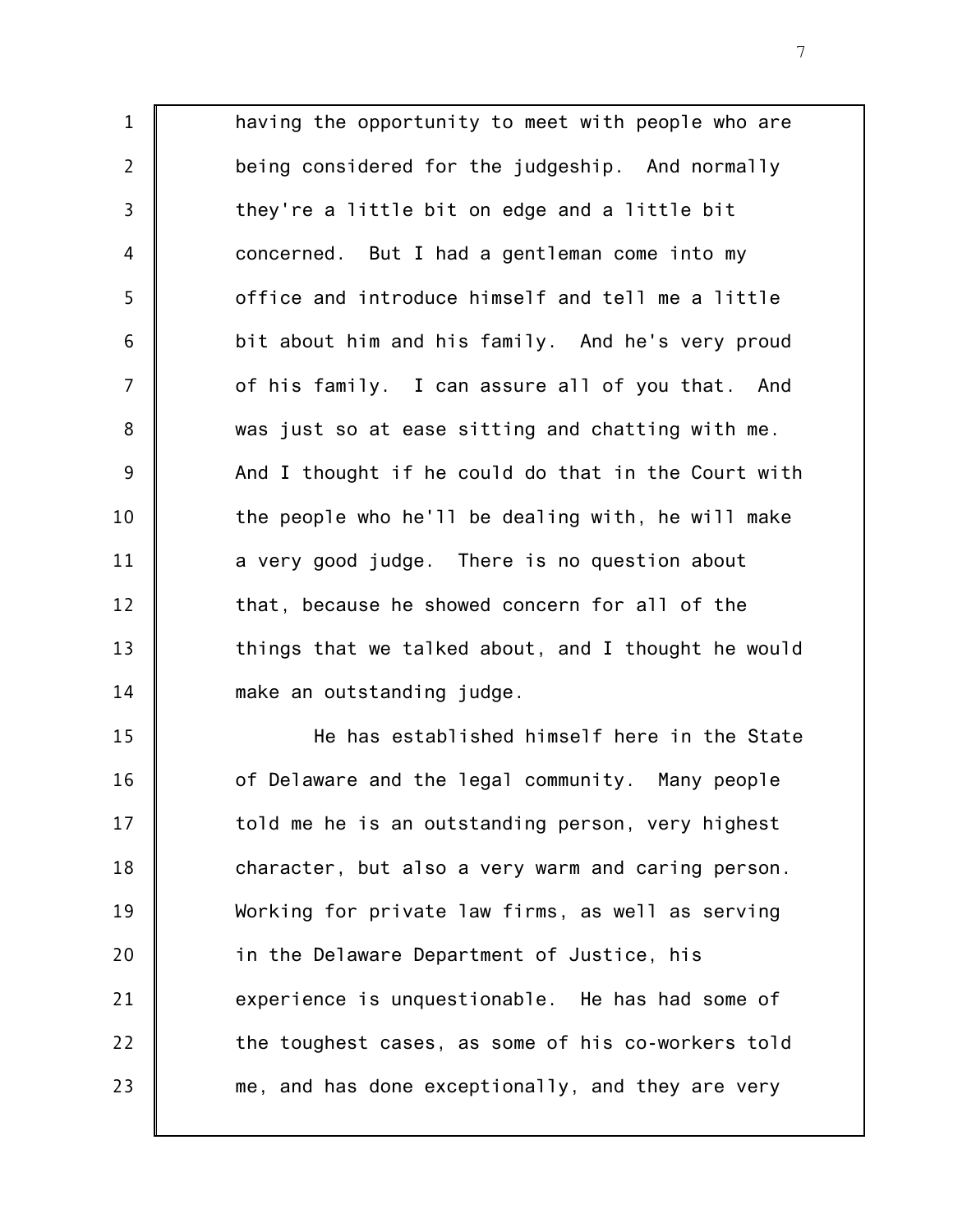pleased with him.

1

2 3 4 5 6 7 8 9 10 11 12 13 14 I think probably if there were anything that perhaps I questioned, it was the fact that many of his co-workers said: Please, don't take him away from us. We need him. And I'm sure he probably got that from a lot of those people when he was talking to them, as well. But it's obvious that he will make an outstanding Superior Court Judge, and I look forward to seeing him serve. He is skilled in all of the traits that he needs by way of criminal and civil matters. He does have a very strong character, and, yes, his years in the courtroom will be a tremendous asset to him as he works in the courts and with the other judges.

15 16 17 18 19 20 21 22 23 I know John has many family members and friends here today, and I know they're all extremely proud of him, but I'm going to ask you to join me in one thing. The last thing I said to John as he was leaving my office is: I expect you to do an outstanding job and make me proud of you. Now you have all of your family members who are expecting you to continue to make them proud of you, as well, and I'm sure you will do that.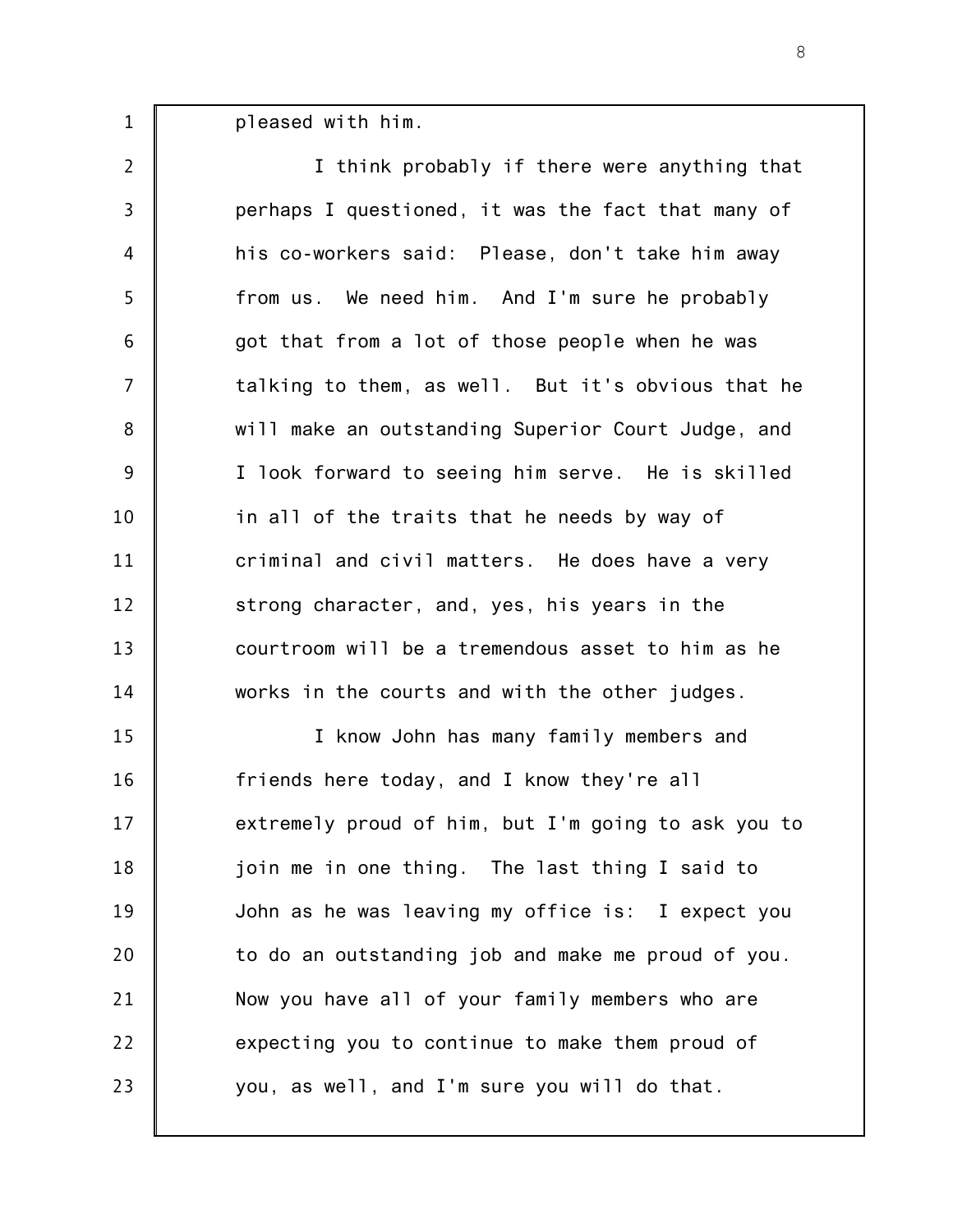1 2 3 4 5 6 7 8 9 10 11 12 13 14 15 16 17 18 19 20 21 22 23 JUDGE PARKINS: Talk about pressure. GOVERNOR MINNER: Yes. Congratulations and best wishes as you move into this new position. JUDGE PARKINS: Thank you, Governor. PRESIDENT JUDGE VAUGHN: Thank you very much, Governor Minner, for those remarks. I would now like to recognize Chief Justice Steele for his remarks and an introduction. CHIEF JUSTICE STEELE: Thank you, President Judge. It's always a pleasure for me to return to Superior Court, which I still consider home, and it's wonderful to see the people that currently populate the Court and to welcome the newest addition. When Judge Parkins called me to ask me if I would briefly speak -- emphasis "briefly," I'm sure, in his mind and mine -- he said, "Well, the Governor will, of course, speak first, and then Bill Wade will speak for our firm. And Bill is very engaging and entertaining, and he'll be humorous. You can return us to somber." On an occasion of joyous ceremonial solemnity, we welcome into our ranks today an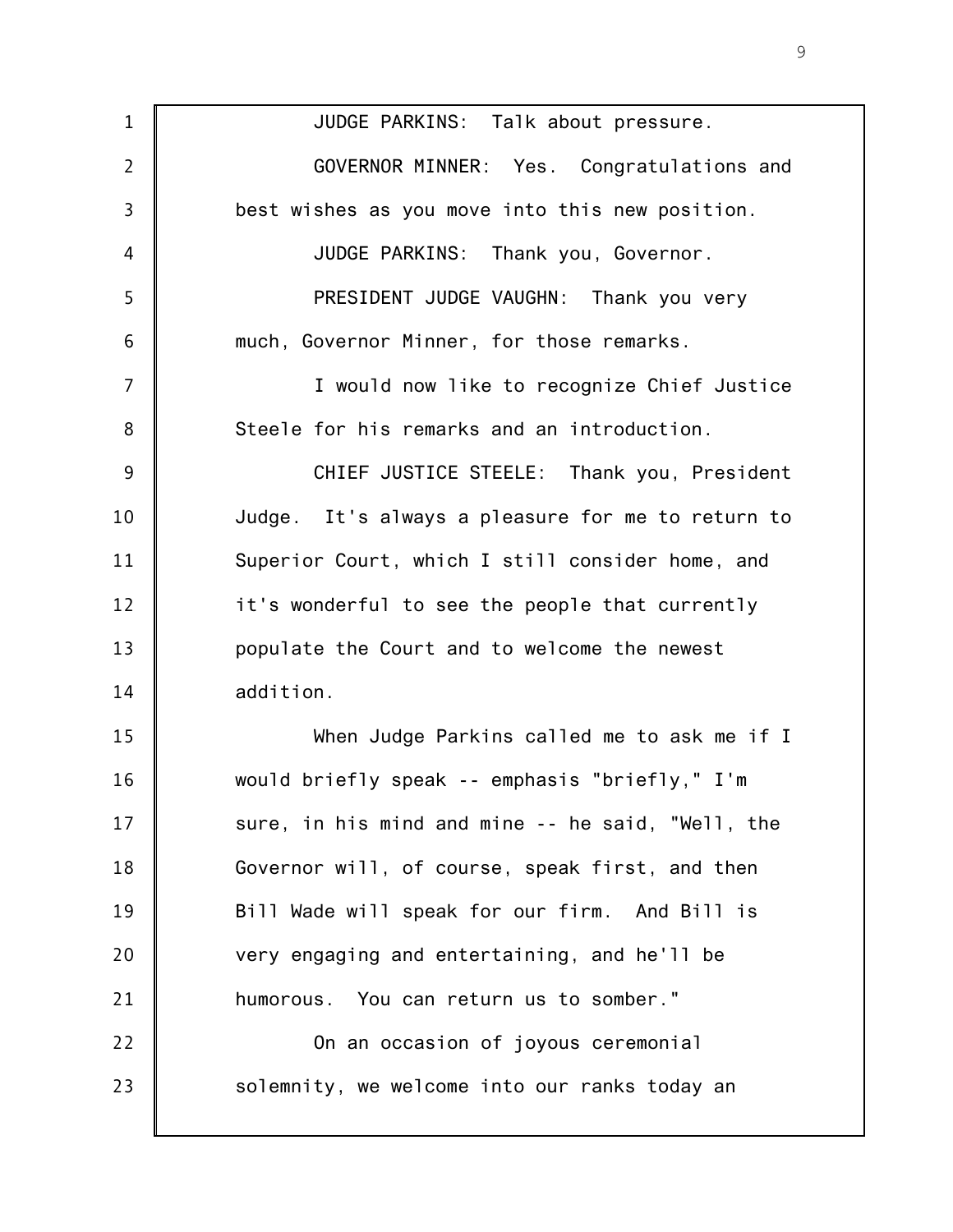accomplished practitioner from the private sector. I think that's an important indicator. It's an indicator that public service remains attractive to those who are far better situated economically than those of us already serving the public's interest. No one should underestimate the importance of the sacrifice that Judge Parkins undertakes to serve, nor the significance to the Delaware Judiciary as an institution, that he's willing to do so.

1

2

3

4

5

6

7

8

9

10 11 12 13 14 15 16 17 18 19 20 Diversity in our institutional family means more than the benefits that derive from age, gender, ethnic race, and religious distinctions. Our Bench is strengthened by the ability to draw from the rich, intellectual and different practice experiences of members of our Bar. We face continuing challenges stemming from an ability to attract candidates from successful diverse private practice environments, a broadly based pool of applicants, given our decreasing progress in pay and benefit structures within state government.

21 22 23 It should come as no surprise to anyone that representative organizations such as national and international in-house corporate counsel look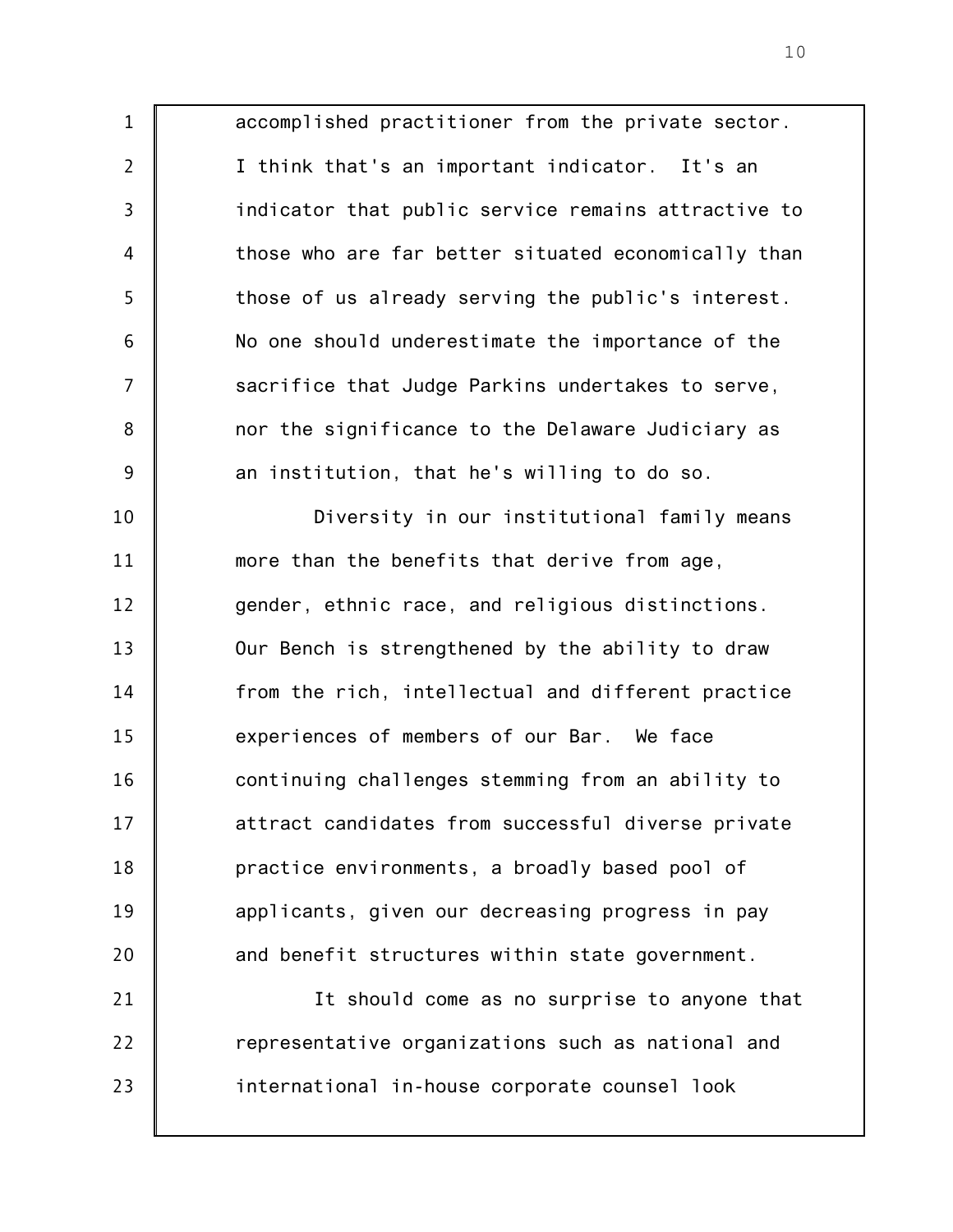1 2 3 4 5 6 7 8 9 10 11 12 13 14 15 16 17 18 19 20 21 22 23 carefully around the country to see which state jurisdictions populate their Bench with private and with public sector attorneys and make judgments about the quality of those Benches accordingly. We in Delaware are, indeed, fortunate that we continue to be able to mix the best of public and private sector candidates into what I like to think of as a richly diverse cocktail, stimulating to the taste, look, and feel of potential litigants. Judge Parkins adds to that richly diverse tapestry in the best of ways. I salute Governor Minner for weaving him into our cloth. We are very much aware of the embarrassment of riches that you face every time you confront the difficult decision of choosing the best candidate from so many good candidates. We think you've done an extraordinary job here. We congratulate the Senate for confirming Judge Parkins and confirming the Governor's good judgment, and commend him for undertaking the formidable task of serving as an equal among the many who make up our nation's finest trial court. I know your colleagues have in the grand tradition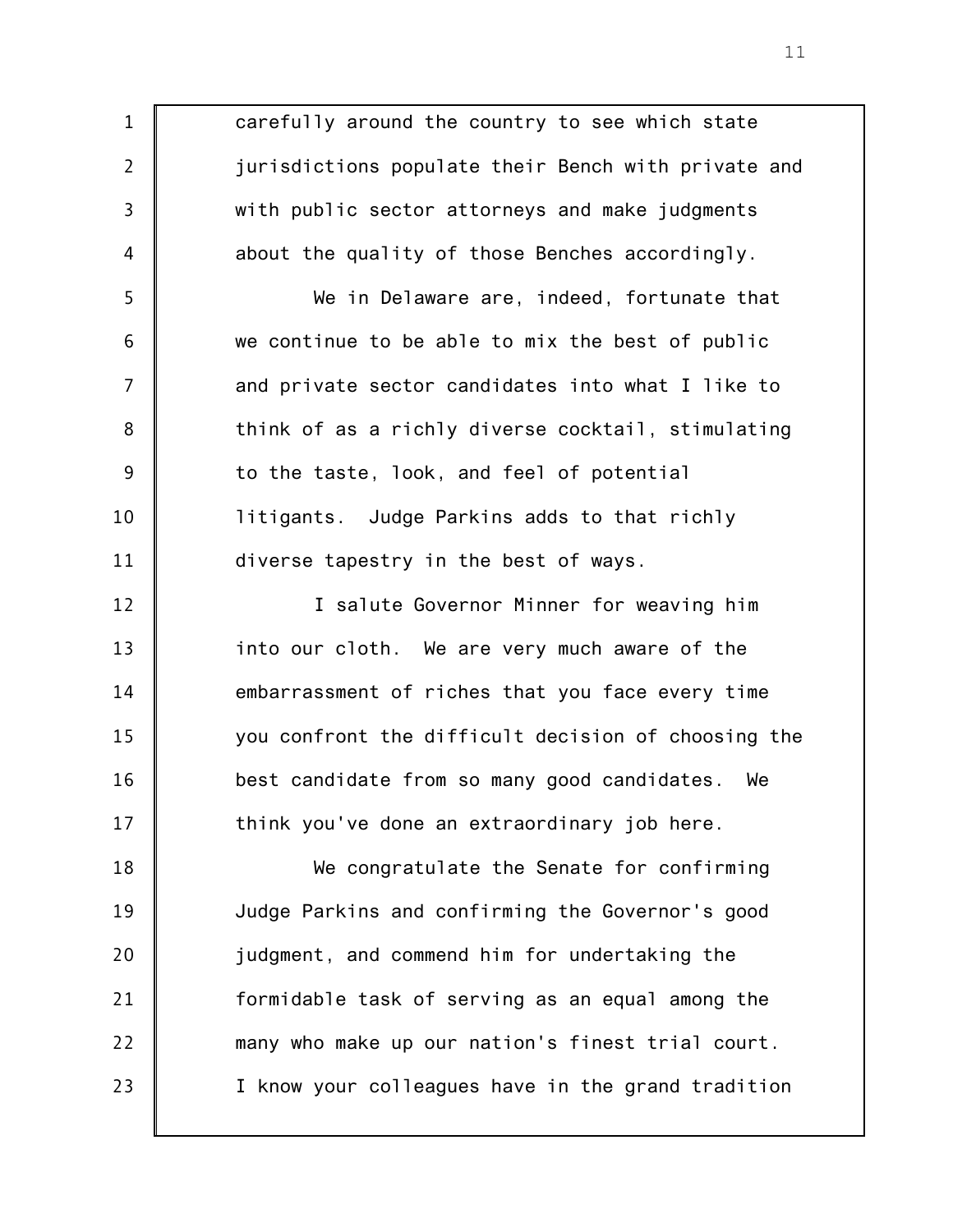1 2 3 4 5 6 7 8 9 10 11 12 13 14 15 16 17 18 19 20 21 22 23 of Superior Court welcomed you with cheer, enthusiasm, and heartfelt support. So do we all. PRESIDENT JUDGE VAUGHN: Thank you, Chief Justice. CHIEF JUSTICE STEELE: It is now my pleasure to introduce the engaging, entertaining, the humorous William J. Wade, Esquire. He will speak for the firm. PRESIDENT JUDGE VAUGHN: Ladies and gentlemen, Bill's remarks may seem somewhat irreverent at times, but Judge Parkins has requested that he make them. MR. WADE: Thank you for the disclaimer, your Honor. Governor Minner, Chief Justice Steele, Judge Vaughn, members of the Judiciary, elected officials, friends and family of John. This is a first, I'm told. No one has ever used a PowerPoint presentation at an investiture ceremony, so anyone who bet I would be the last to do something with technology just lost. My purpose here today is to give John's new judicial colleagues a little background on the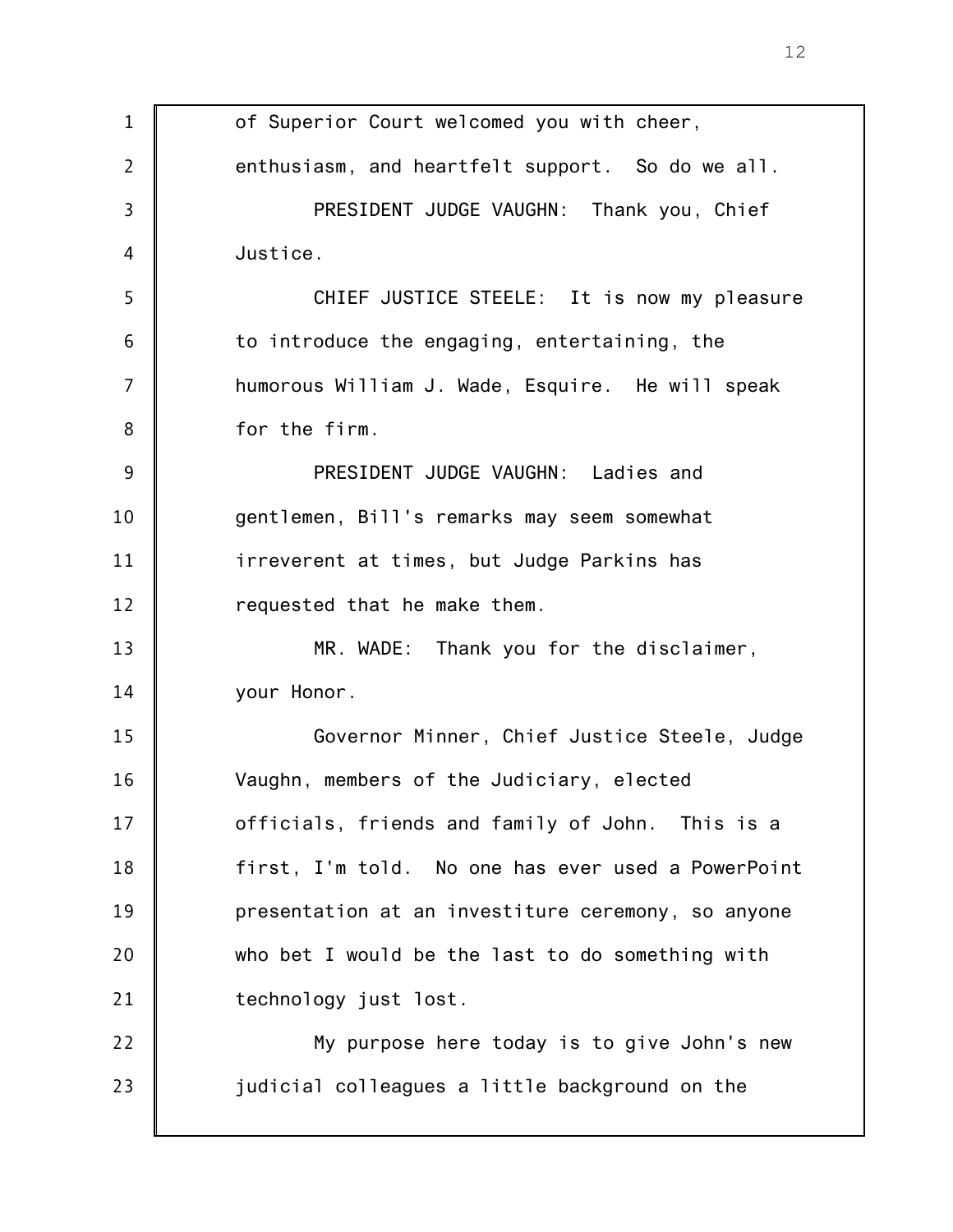newest judge. I should say that I've had assistance in this PowerPoint from Daniel White, my colleague at the firm, a litigation support specialist. So he will share any blame that goes around.

1

2

3

4

5

6 7 8 9 10 11 12 13 14 15 So in terms of the background, like most of us, John started out as a little baby. But he was different from most of us, and his parents were actually somewhat embarrassed by the difference. And they actually doctored most of his baby pictures like this one. We were lucky in our research to be able to find the original of the picture. You've got to admit it looks just like John. So that's his real baby picture which we were able to uncover.

16 17 18 19 20 Well, John grew up pretty much a normal kid. Here he is at Christmas in 1951 seeing Santa. At this time John does not have the beard. He is referred to, however, as an example of our youngest generation. My, how things have changed.

21 22 23 So, anyway, John, of course, then went on to school, and here's one of his early class pictures. You probably can't pick out John right away, but he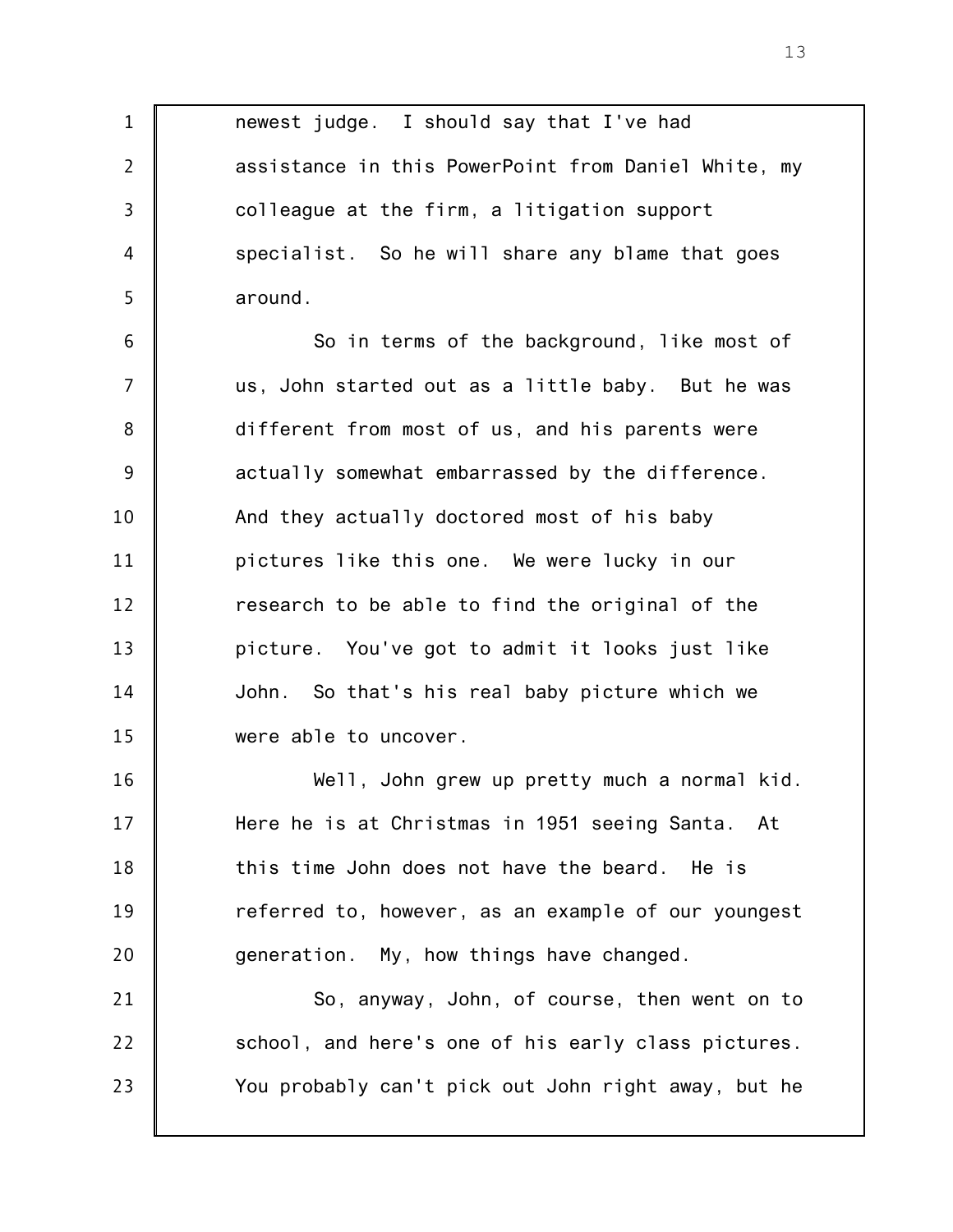1 2 3 4 5 6 7 8 9 10 11 12 13 14 15 16 17 18 19 20 21 22 is, naturally, right in the middle of the front row. And even at that tender age, John was sort of on the forefront of fashion. Here he is. Who else had the guts to blend a checkered shirt and the plaid socks? Oddly, that look never took, but it still may catch on. I don't know. Anyway, as a boy, John loved not only school, but he loved sports, as well. He was a great baseball player, and here he is in his team picture on the Newark Aces. If you look closely at the picture, these are a bunch of serious young kids. They all have scowls and hard looks on their face, with one exception. Among the scowls and hard looks, there's one happy guy. As Ed McMahon used to say, "Here's Johnny." So he didn't only play baseball, but John engaged in other sports, as well. In high school he ran track. Here's his picture from the yearbook in the Track and Field Club. It appears that the fast guys are sitting in the back, and they got uniforms. But as you can see, John eventually got a uniform. That's him on the far right. And this

is a unique picture. John in his own hand wrote

23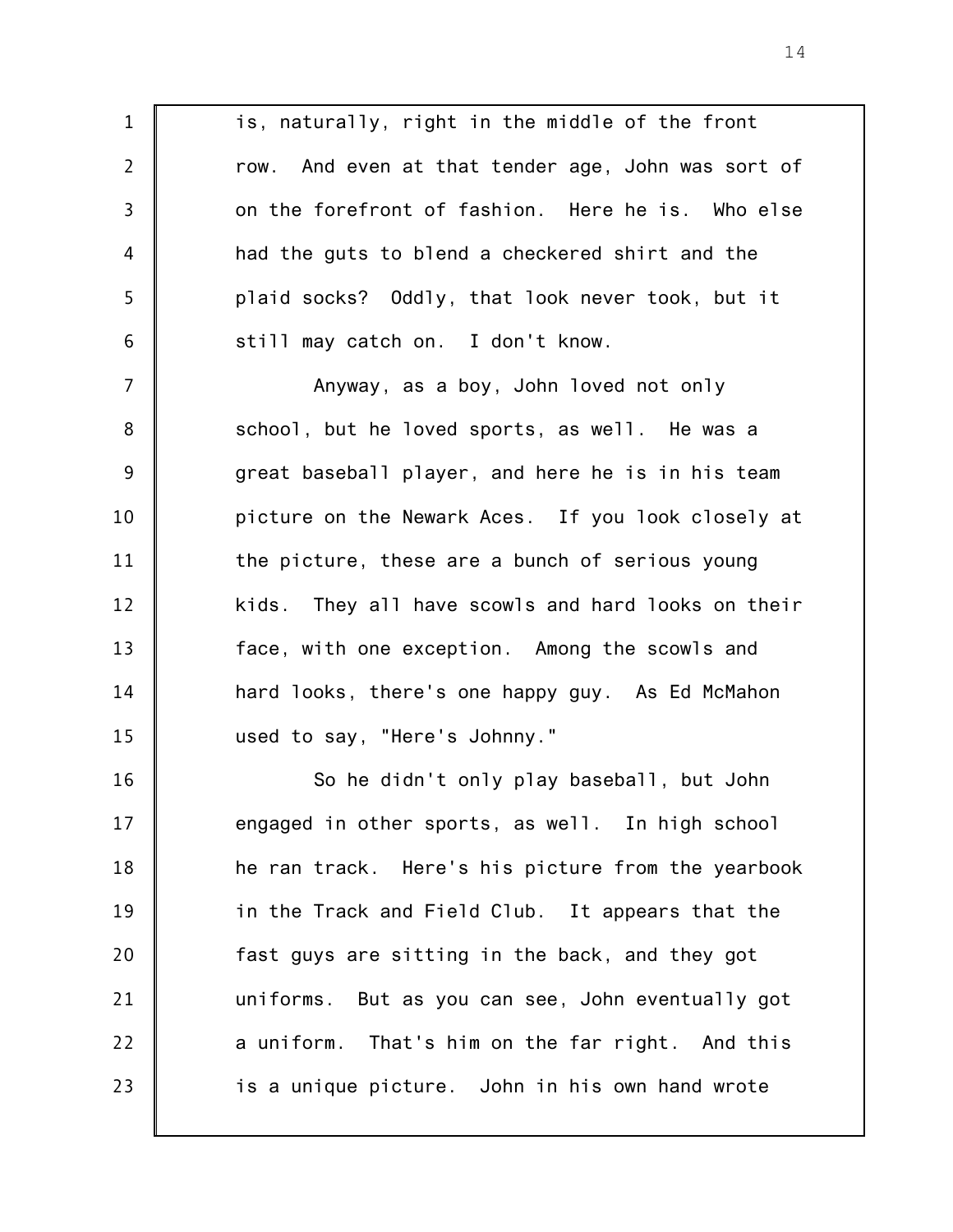1 2 3 4 5 6 7 8 9 10 11 12 13 14 15 16 17 18 19 20 21 22 23 the word balloon there, which says, "Wait. My shorts are ripped." And he actually wrote that in the yearbook of a lovely young girl who he went to school with and who actually went on to become my wife. That's how I uncovered that picture. And that's just one of those bizarre Delaware stories. So, anyway, John, you know, he was engaged in academics, as well. Here's his senior class picture. Nothing too remarkable about it, except above the picture there it starts off with the phrase, "Has strong affinity for dimes and pencils." I have no idea what that means, but I'm very worried. That's something, maybe we can get to the bottom of that later. Anyway, we did find proof that John had some higher education. This is his I.D. card from the University of Delaware, which I suppose proves matriculation. John asked me fervently to skip over his college years. And, so, he's got the robe now. I'm going to do that. So next it was off to Washington, the School of Law, where John excelled and he developed all the tools which have made him such a great trial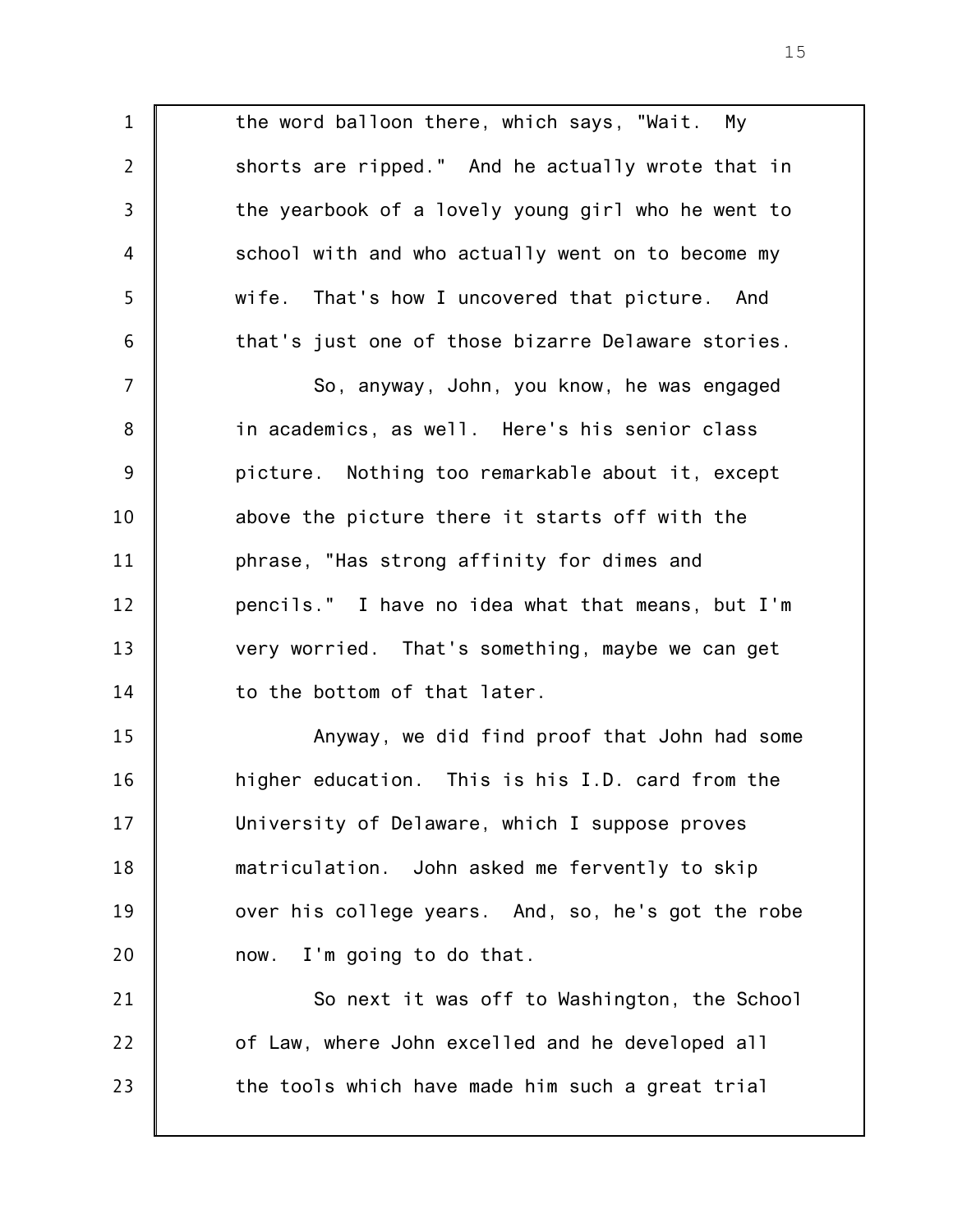1 2 3 4 5 6 7 8 9 10 11 12 13 14 15 16 17 18 19 20 21 22 23 lawyer today. Well, I guess he isn't anymore. He was a great trial lawyer. But although talented and smart, John seems to have lacked a little focus in law school. In this picture from the yearbook, John was asked his career plans. His answer was, "Best opportunity." That's a kind of drive, John. JUDGE PARKINS: Actually, originally it was "An opportunity." MR. WADE: Well, leaving law school, John first went into private practice for a few years, and then he joined the Office of the Attorney General where he served with distinction and he rose to become the head of the Appellate Division in the Attorney General's Office. He left that office in 1985 to join Richards, Layton & Finger where he has been a very valued friend and colleague to all of us, and where he enhanced his reputation as one of the state's best trial lawyers. On a personal level, John and I have shared or did share adjoining offices for more than ten years, I believe. And in that time John became to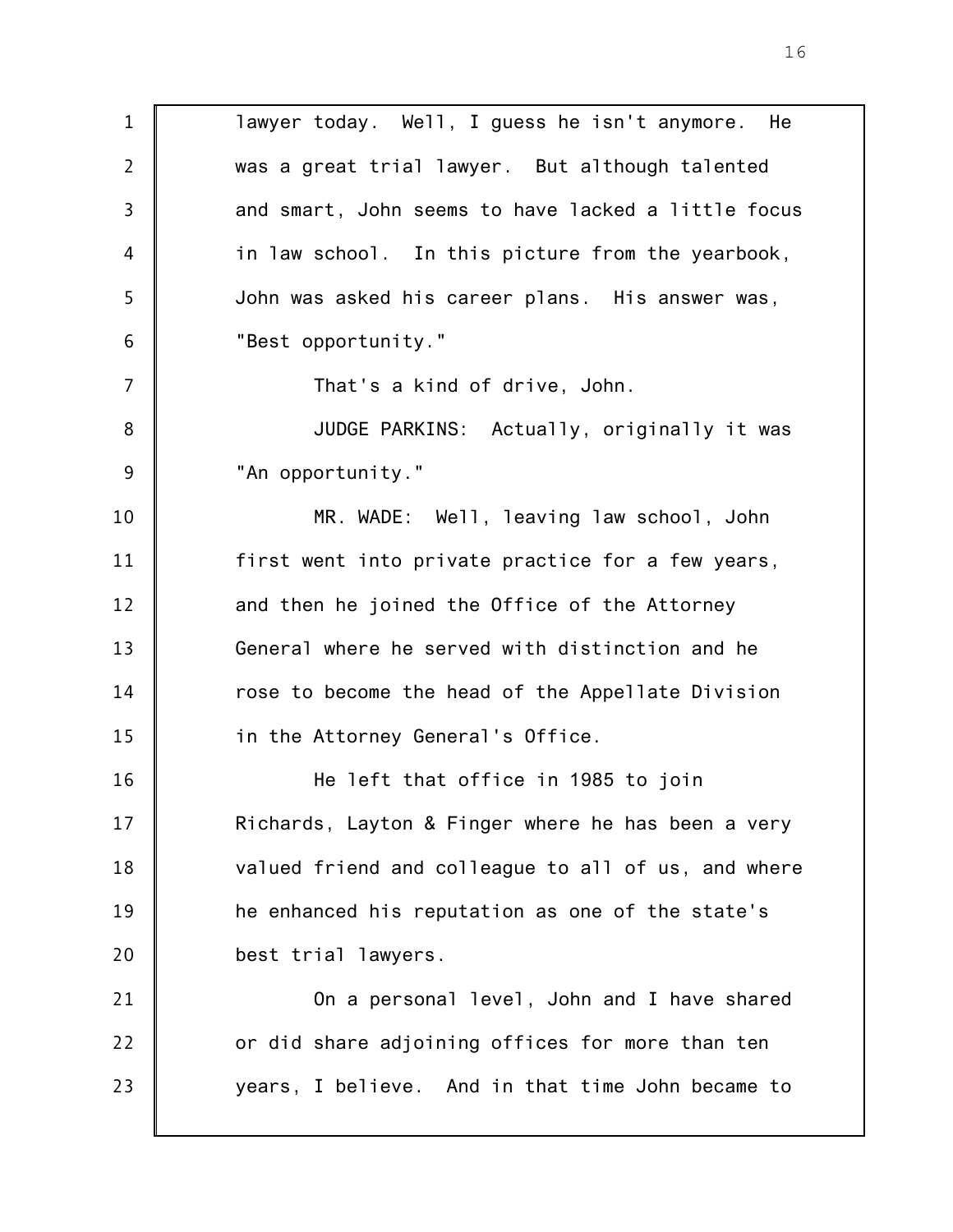1 2 3 4 5 6 7 8 9 10 11 12 13 14 15 16 17 18 19 20 21 22 23 me a valued friend, a confidant, a sounding board, a steam-letting-off device, and a wise counselor. He taught me a lot in those years, and I'm truly appreciative. He taught others, as well. He taught at the Widener Law School as an adjunct professor, and he did a lot of teaching within the firm. He was often asked to make presentations at our litigation department meetings. He was often asked to make presentations with other meetings of the firm. And he was asked to teach and mentor our young associates, and he did a fabulous job of that. One other hallmark that maybe says the most about John's character at the firm is his thoughtfulness and his concern for others. From the night cleaning people to the most senior partner, John cared about their lives and went out of his way to show it. That sort of genuineness and concern will certainly be missed. His graciousness was a benefit to us all. And, in fact, he was probably the most popular, well-liked lawyer in the firm. I think I can say that without any concern.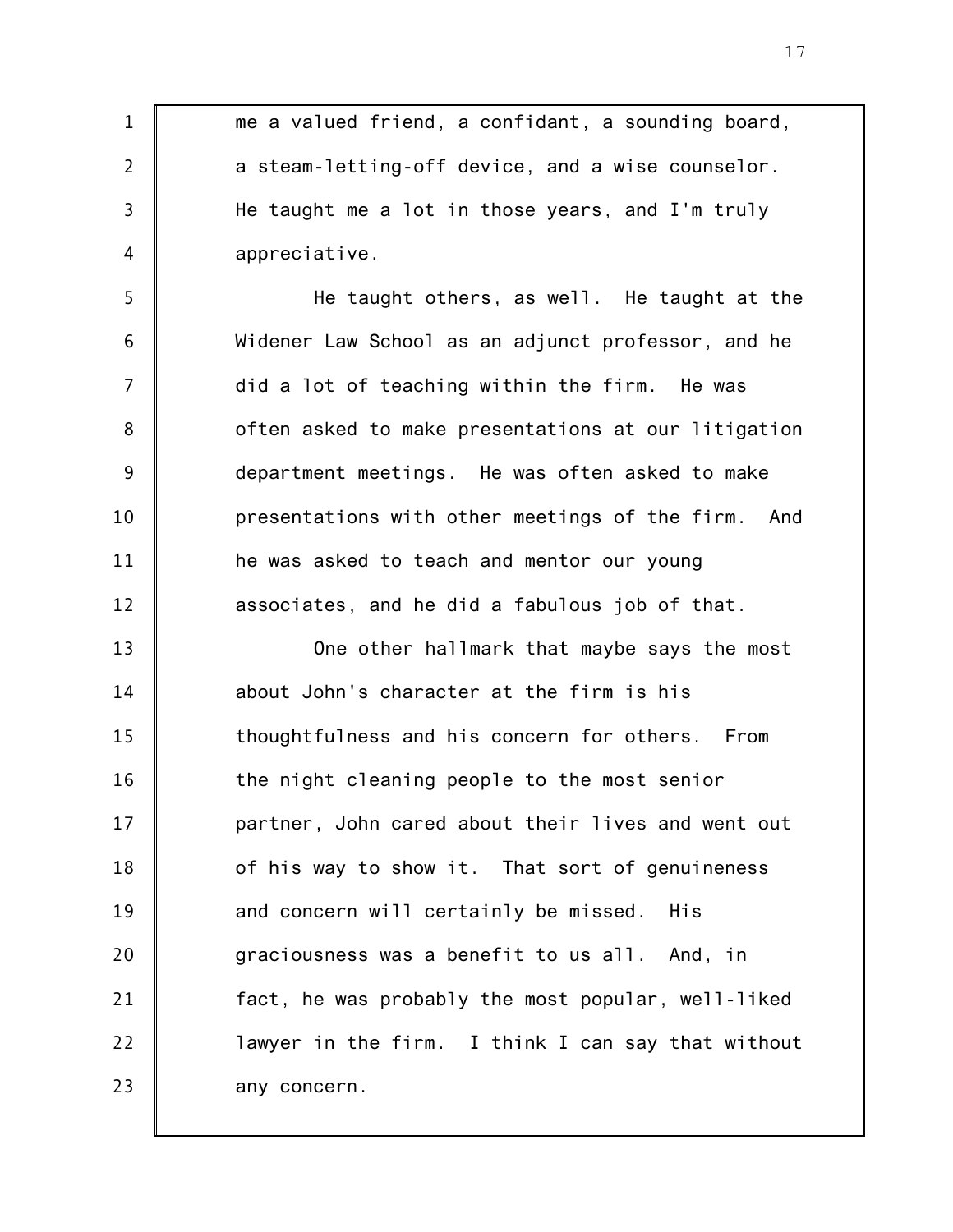1 2 3 4 5 6 7 8 9 10 11 12 13 14 15 16 17 18 19 20 21 22 23 And, so, we're going to miss John greatly, and as the Governor indicated, we sure did try to dissuade him, but it was not to be done. I think he's always wanted to be a public servant and to have this job, and we're very happy for him to have it. One other thing that gives John a little assistance in taking this role on the Bench is that he has some jury experience. Apparently, a long time ago, but, nonetheless, he does have a little experience. While he was at the firm, John took a vacation one time and went off to a fantasy camp. He was a little disappointed to find out at this camp he had to play baseball, but he did go there, and he did very well. It was a Phillies Fantasy Camp, and look at that swing. How about that. Well, he was so good that one of the scouts at the fantasy camp was heard to say, "John reminds me of Babe Ruth at the plate." That's a pretty high honor. But, apparently, he was talking about the dinner plate and not the baseball plate. So John came back to the law.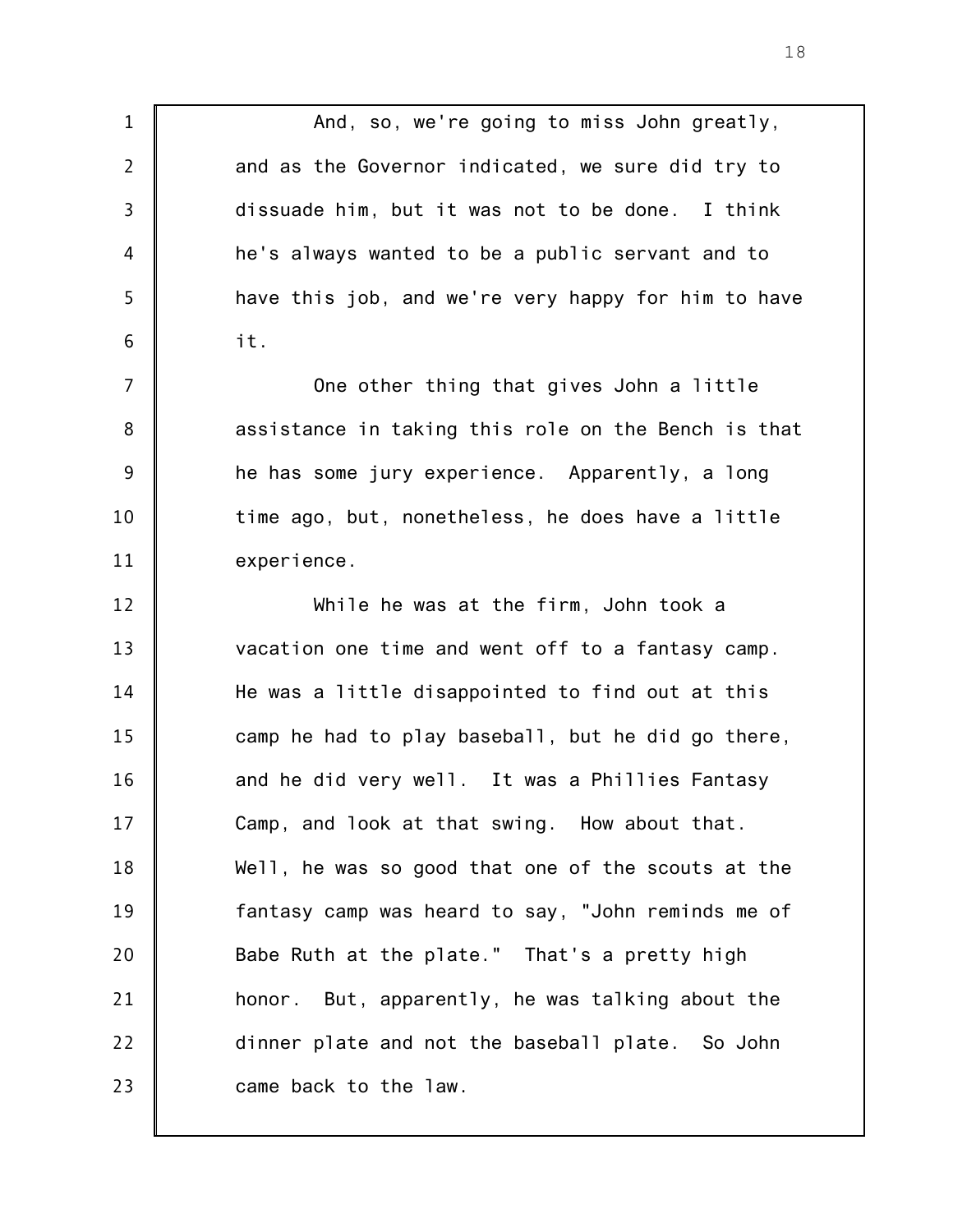Oddly enough, we have no pictures of John at work. We do, however, have one picture that shows John's penchant for what we at the firm like to call business development. Actually, here's John on the course. And I've been told that, but for that dangly belt thing, he might have got best dressed golfer of the year.

1

2

3

4

5

6

7

8 9 10 11 12 13 So John is giving all this up for a life in a robe. And we didn't have a picture of John in his robe yet, so we made one up. And he looks darn good in it, I think. Although, I think court will start late until you learn that zipper thing, John. Maybe you can practice.

14 15 16 17 18 19 20 21 22 23 Well, I hope this presentation gives the Court some sense of what their newest colleague is like. Of course, some things you can't show in pictures and they just don't come through. So in addition to what you've seen, let me assure all of you that John is a person of the highest integrity. He's a smart, yet practical, guy. He comes with a pretty good sense of humor. He's a fair and compassionate man, and he cares about people and has a highly developed sense of justice. John will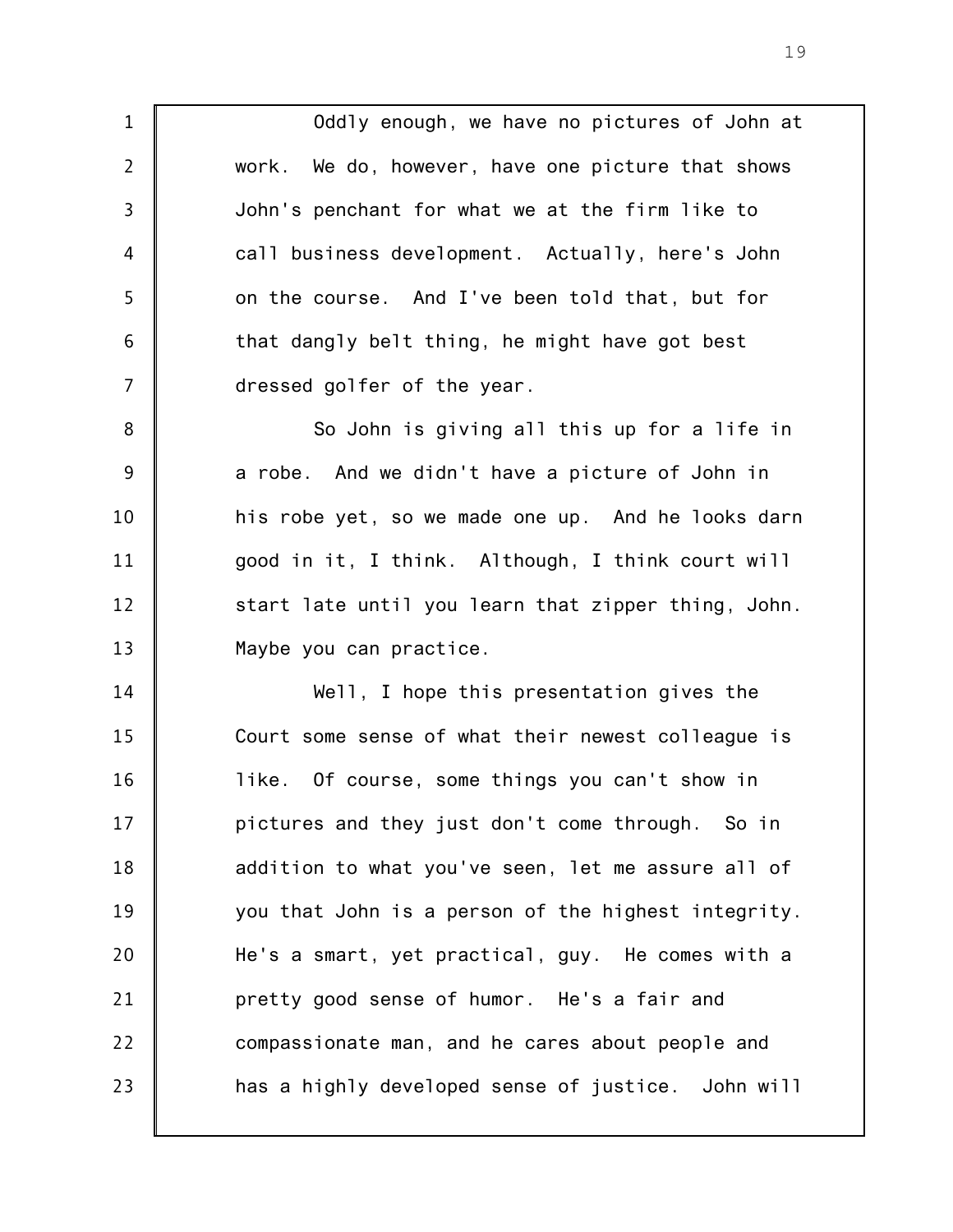1 2 3 4 5 6 7 8 9 10 11 12 13 14 15 16 17 18 19 20 21 22 23 definitely add to what is already an outstanding Court, and the Court should be very happy to have him. To John, I mean Judge Parkins, as you don your robe and join your new family on the Bench to launch your judicial career, on behalf of all of us here, let me wish you good luck and Godspeed. JUDGE PARKINS: Thank you, Bill. PRESIDENT JUDGE VAUGHN: Thank you, Bill. It's now my privilege to call upon our new Superior Court judge for his greeting. JUDGE PARKINS: Thank you, Judge Vaughn. Governor Minner, Chief Justice, members of the Supreme Court, and my new colleagues, members of the Bar, family most of all, and friends, it's a pleasure, certainly, to have you all here. Before I begin my prepared remarks, I think I should offer some thanks. One, first, is to Governor Minner. Your term, as your second term, is gradually coming to a close, and it won't be long before you can spend more time on your farm in Milford with your grandchildren, and I suppose at that time you'll have an opportunity to reflect on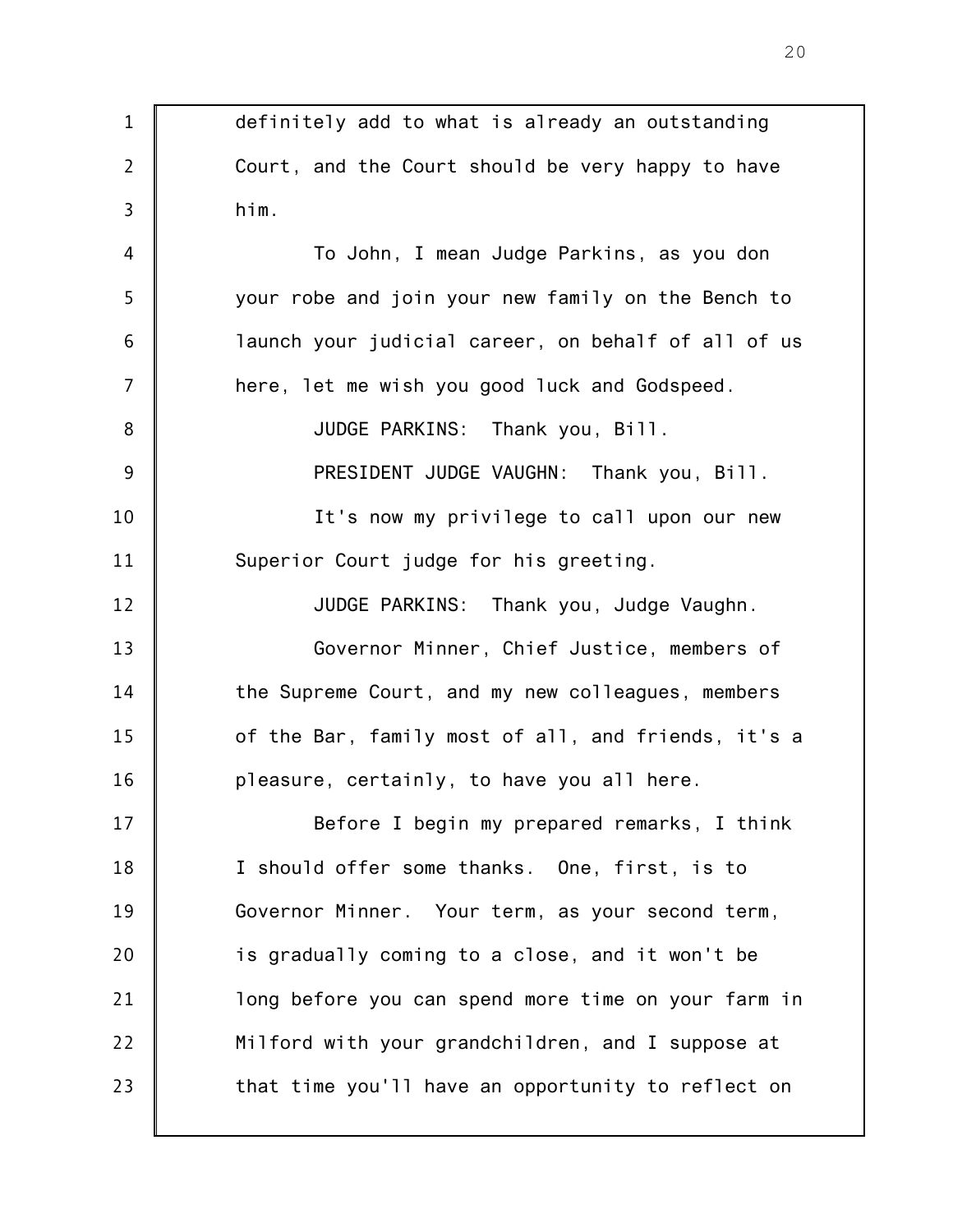your long career and your successful career. I know that you will take great pride in the fact that not only were you the first woman to be Delaware's governor, but you were one of Delaware's best governors. And I think you should take pride in the legacies that you have left to the State, including the legacy that you have left to the Judiciary.

1

2

3

4

5

6

7

8

22

23

9 10 11 12 13 14 15 16 17 18 19 20 21 You, as much as anyone, have understood the importance of a good, sound, excellent judiciary, not only to the citizens of our state, but also to Delaware's national reputation for judicial excellence. You have paid attention to the needs of the Judiciary, and, most importantly, you have taken care to nominate excellent people to judicial positions throughout your career. And I promise you that I will do everything I can so that years from now when you reflect on your nominations, you will be as proud of my nomination as I know you are already proud of the other nominations that you have made.

To the Senate, I much appreciate and thank them for the confidence that they have placed in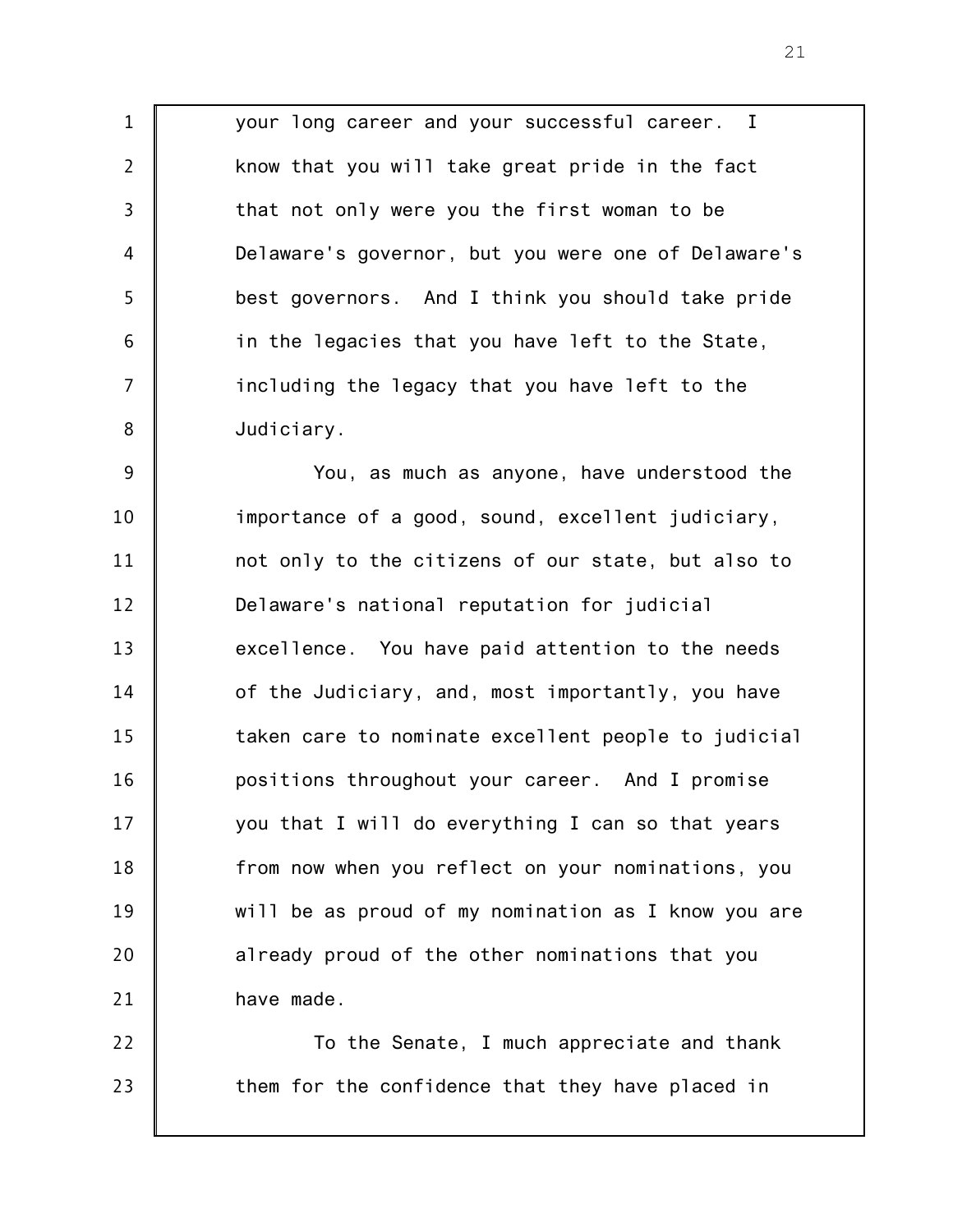1 2 3 4 5 6 7 8 9 10 11 12 13 14 15 16 17 18 19 20 21 22 23 me. In particular, I would like to thank Senator Adams, and my own Senator Liane Sorenson, and also Senator Steve Amick. Steve Amick and I were classmates at Newark High School back in 19-hmm-hmm-hmm, and I've known Steve ever since. He has brought to the General Assembly, first as a member of the House of Representatives, and later to the Senate, a reasoned, thoughtful approach to the State's problems, and I suspect or I know that the State is a little bit poorer today because of his decision not to seek another term. I also want to thank the Judicial Nominating Commission and Mike Parkowski, as well as the other lawyers and laypeople on that Commission. Until you become involved in the process of judicial selection, you have no idea how much effort and time these volunteers put into the selection process. But if it were not for them, we would not have the excellent judiciary that we have today. And, finally, I would like to thank Richards, Layton & Finger. A month ago I cut the cords with the firm that I love very much, and with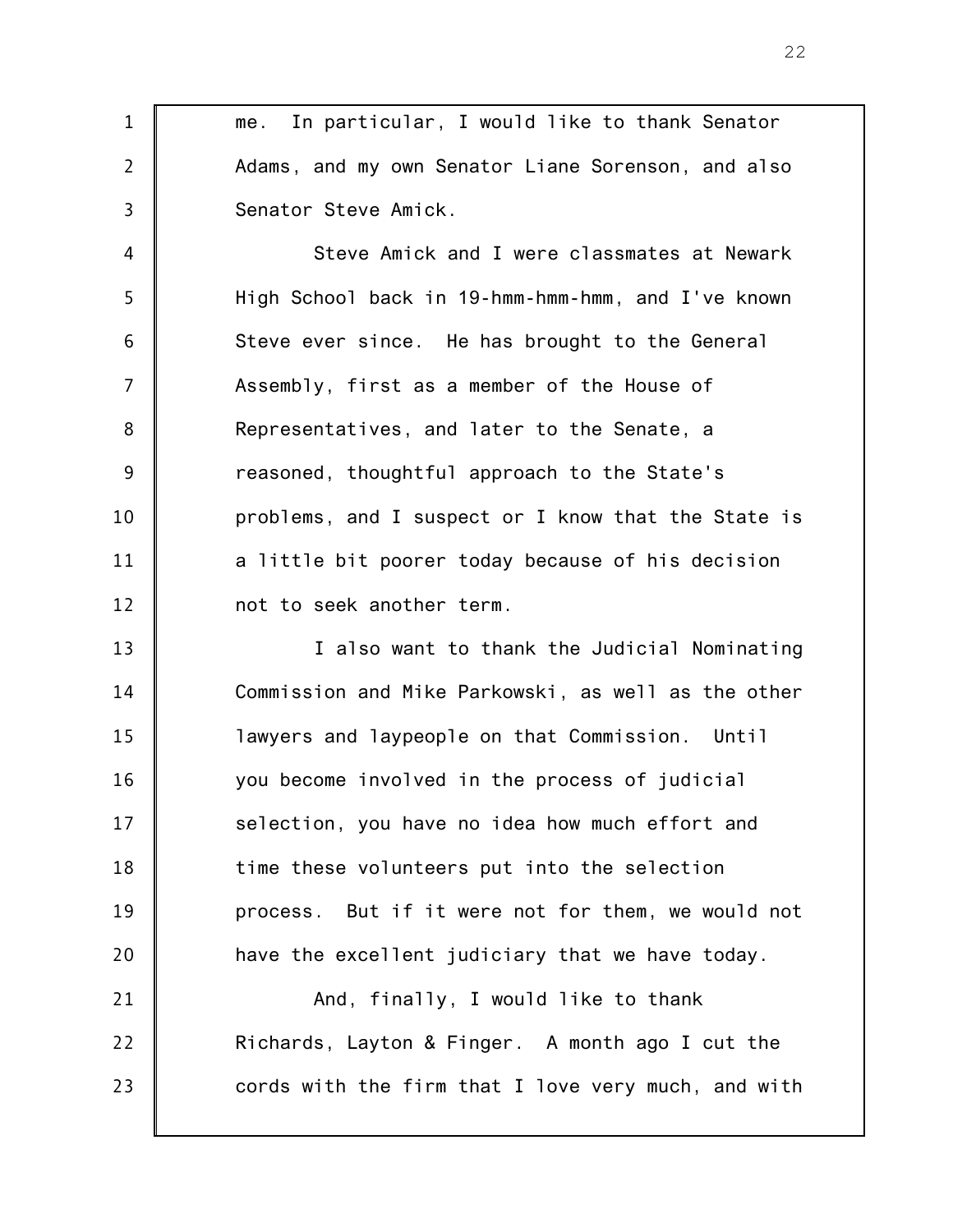1 2 3 4 5 6 7 8 9 10 people, both lawyers and staff, who are very dear to me and will always be dear to me. It has been a difficult process to leave them, to say good-bye to them. But most recently I'm grateful for the fact that Richards, Layton & Finger has asked if it could provide the after-investiture party, and I hope all of you will be able to join us over at the Third Floor of Rodney Square as soon as we are finished here. Now for my prepared remarks. On July 4th,

11 12 13 14 15 16 17 18 19 1939, the New York Yankees played a doubleheader against the Washington Senators. 62,000 people jammed into Yankee Stadium, but they were not there primarily to see the Senators play, because the Yankees had designated that day as Lou Gehrig Appreciation Day. It seems that about two weeks before Gehrig had been diagnosed with ALS, which was then known as a fatal disease, and one that certainly ended Gehrig's career.

20 21 22 23 Between innings, between the games, the festivities took place in which Gehrig was honored, and at the end Gehrig hobbled to the microphone, and he uttered the words for which he is famous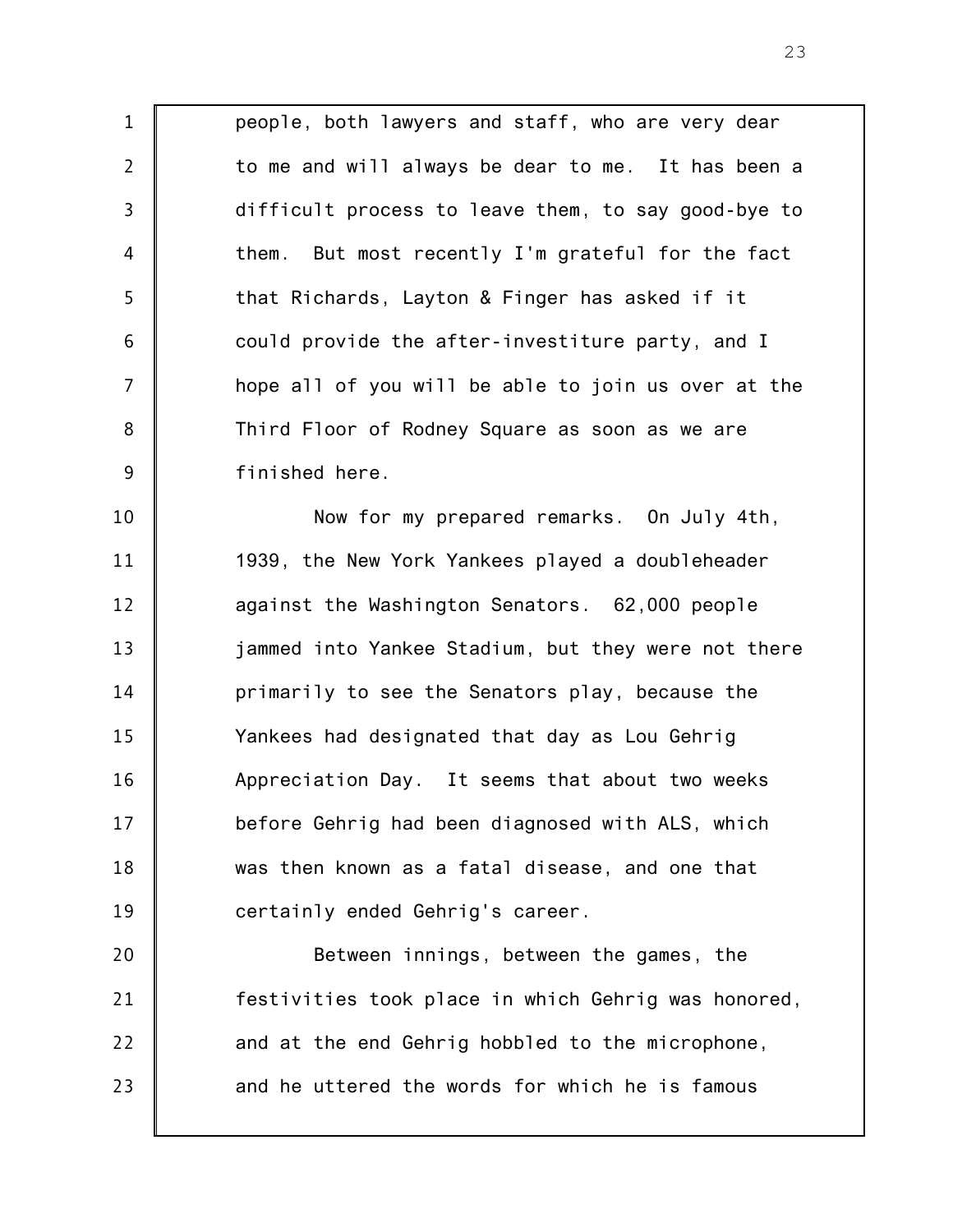1 2 3 4 5 6 7 8 9 10 11 12 13 14 15 16 17 18 19 20 21 22 23 today. Forgive me. I can't do the echoes. He said, "Today I consider myself to be the luckiest man on the face of the earth." Well, I don't for a moment believe that this event compares to Lou Gehrig Appreciation Day, but I can do one thing better than Lou Gehrig, and that is I can tell you that for my entire life I have considered myself to be the luckiest man on the face of the earth, because I have been given opportunities which I did not deserve on merit, but I have been given them because of good fortune. For the next seven minutes or so I intend to tell you a little bit about the good fortune that I've had throughout my life. My good fortune began the moment I was born, because I was born into a close-knit and loving family. My father was just home from the war when I was born where he was a young infantry officer. And on the morning of June 6th, 1944, he was dumped into the English Channel in water over his head and managed to make it to the beach and across Omaha Beach, while many of his friends and comrades were slaughtered on the beach. If any of you have ever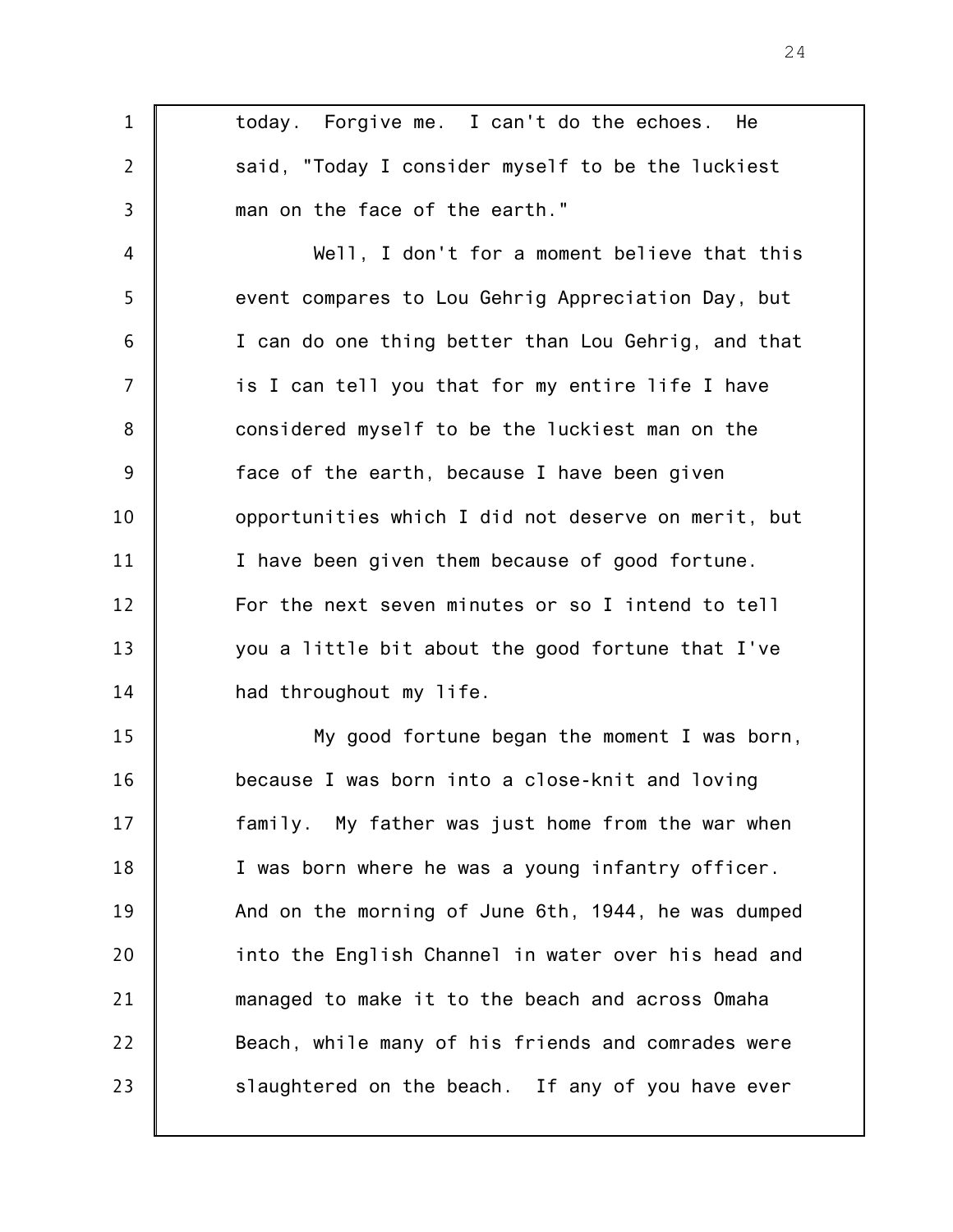1 2 3 4 5 6 7 8 9 10 11 12 13 14 15 16 17 18 19 20 21 22 23 seen the movie "Saving Private Ryan," you will undoubtedly remember the opening scenes. My father was on that beach at that time. He sought to imbue to his sons a sense of personal courage and a sense of attention to duty. Probably succeeded better with my brother than he did with me, but he tried. My mother was a saint, in my view. She is -- she sought to teach her boys, well, respect for one another and compassion for others. And my parents had plenty of help in raising their sons, for I had two sets of aunts and uncles who took an active interest in our lives and who became an integral part of my brother's life and my life. And my two aunts are here today. Would you please both stand up. Shirley McCahan. My Aunt Tinky is 91, and my Aunt Shirley is considerably younger. I've also had the good fortune of having two wonderful daughters, Elizabeth or Betsey, and Rebecca, who cannot be here today because she has a family in Seattle, and it's hard to bring little ones on a flight back here. They were wonderful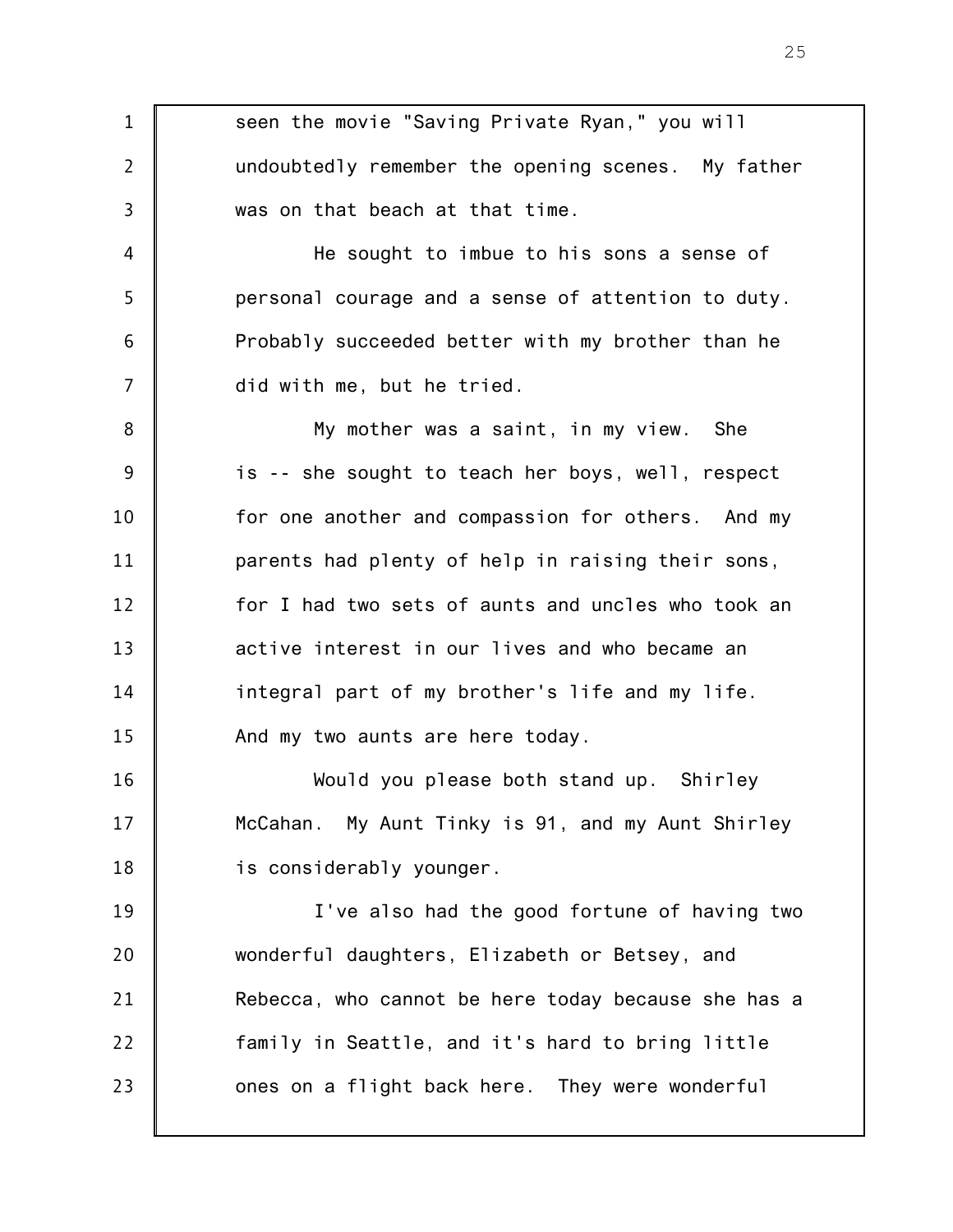1 2 3 4 5 6 7 8 9 10 11 12 13 14 15 16 17 daughters, never causing any problems, except for an occasional messy bedroom, Betsey. And the best luck of all, I suppose, is that they grew up both to be loving mothers and successful women. They have presented me with three grandchildren, one of whom is here today, and you can occasionally hear her, and two of whom are in Seattle. And as you might guess, they all have their grandfather twisted around their little fingers. Maybe the best stroke of luck I've ever had was last October when the love of my life, and my soulmate, and my best friend, in an exercise of extreme bad judgment, agreed to marry me, and that's Andrea Rogers. The first part of my career was yet another stroke of luck, and one that I did not deserve.

18 19 20 21 22 23 When I was able to clerk, I got a job clerking for the Delaware Supreme Court, and for then Chief Justice Daniel F. Wolcott, and then Associate Justice Daniel L. Herrmann. You could not pick a better way in which to start a law career than to clerk for those gentlemen. They taught me so much about respect of the law, and about respect of the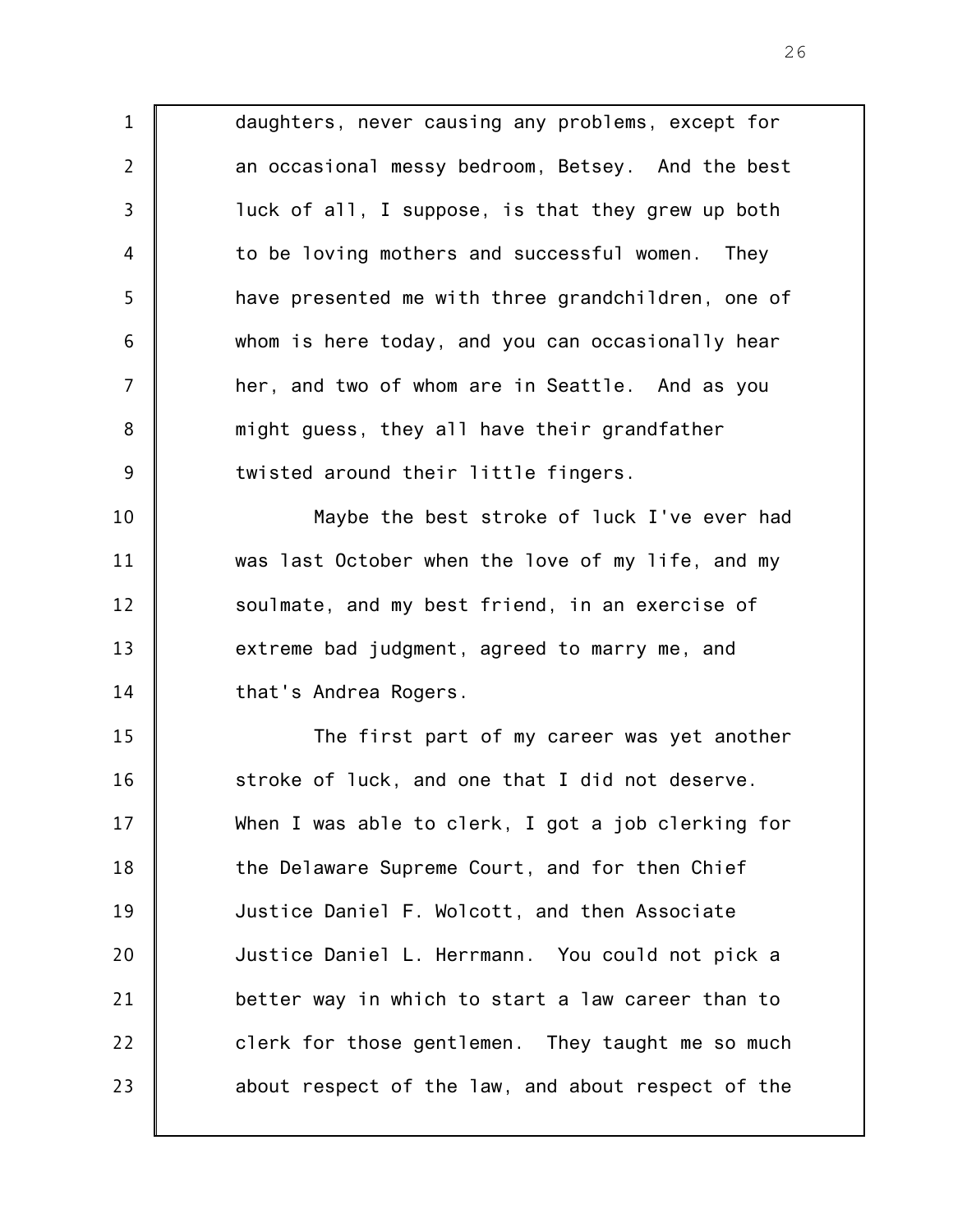| $\mathbf 1$    | courts, and how Delaware lawyers do things. And,    |
|----------------|-----------------------------------------------------|
| $\overline{2}$ | in fact, they inspired me to one day become a       |
| 3              | judge. And, frankly, it is because of them that I   |
| 4              | am sitting here today.                              |
| 5              | Now, if you ever see their portraits, and,          |
| 6              | in fact, Justice Herrmann's portrait is right       |
| $\overline{7}$ | behind me, they look like stern individuals. Well,  |
| 8              | frankly, I'm here to tell you they were not. They   |
| $9$            | did not take themselves seriously. I remember one   |
| 10             | time when I was clerking and I ran into Justice     |
| 11             | Herrmann in the men's room. And it was a pretty     |
| 12             | difficult day that day, a lot of work to get done.  |
| 13             | And he looked at me, and he sighed, and he said,    |
| 14             | "You know, this is just about the only room in the  |
| 15             | entire building where everyone seems to know what   |
| 16             | they're doing."                                     |
| 17             | After I left the Court, I went to work for          |
| 18             | the firm of Murdock, Longobardi, Schwartz & Walsh.  |
| 19             | And the lawyers here will recognize the names       |
| 20             | Longobardi, Schwartz and Walsh, as they all         |
| 21             | eventually became members of the Federal Judiciary, |
| 22             | that other judiciary. I was so fortunate to work    |
| 23             | there. Again, a stroke of good luck, because they   |
|                |                                                     |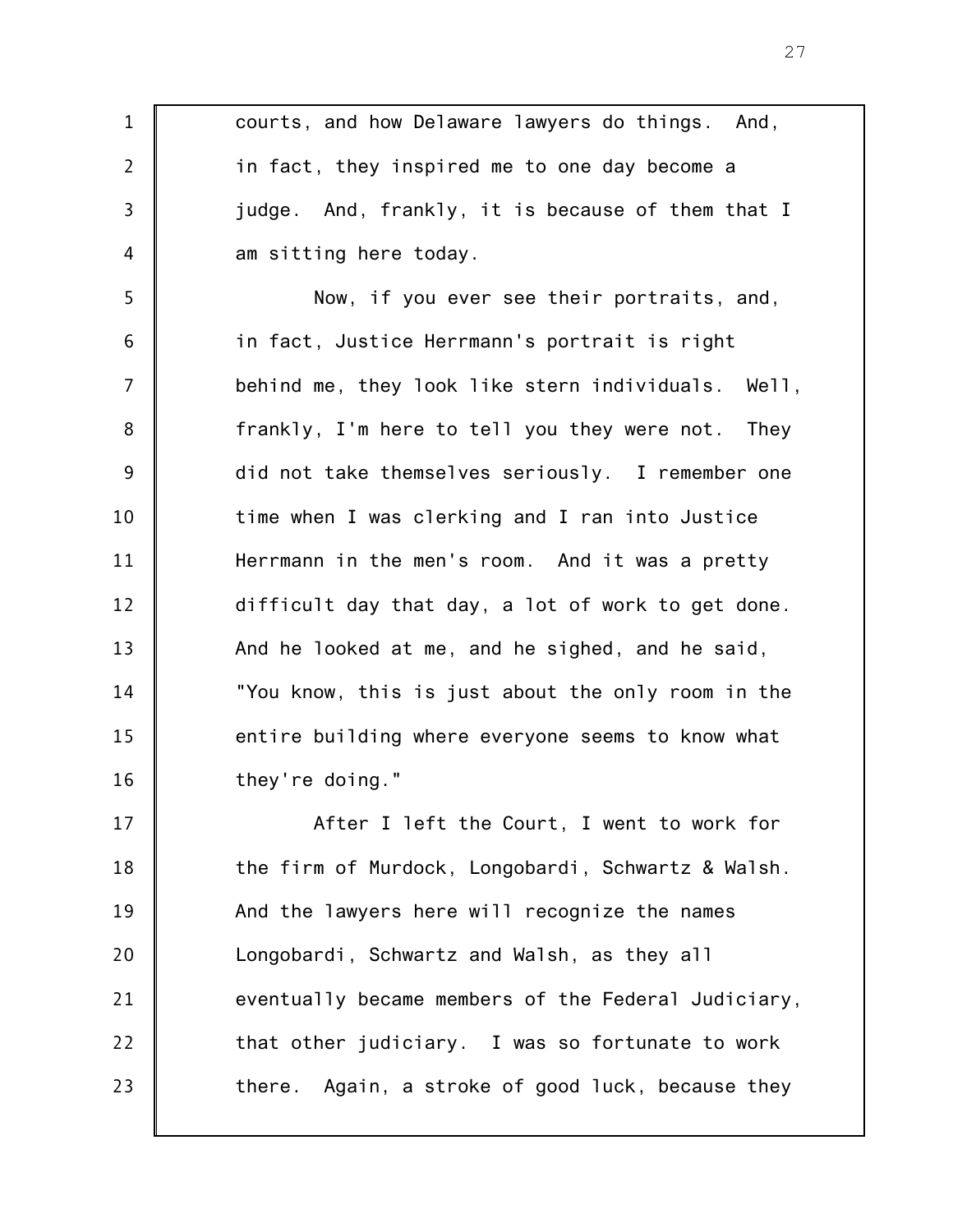were good teachers.

1

23

| I remember one time Peter Walsh, now Judge          |
|-----------------------------------------------------|
| Walsh, and I hope he won't mind if I refer to him   |
| as Peter for a moment, asked me to prepare a draft  |
| of a brief. And I wrote a draft of a brief. And,    |
| by golly, I thought this was great. It was so       |
| good, it was probably suitable for framing. And,    |
| in fact, maybe even the firm would even hang this   |
| draft brief in the conference room to show it off.  |
| Well, I got it back from Peter, and at first        |
| I didn't recognize it, because there didn't seem to |
| be any typewriting on the page. It was all covered  |
| with pencil edit marks, and changes, and things of  |
| that nature. It was a humiliating experience for    |
| me. But the reason I remember it is that Peter      |
| then sat down with me and told me why he made the   |
| changes. It would have been easy enough for him to  |
| just write me off as a hopeless cause and spend     |
| less time finishing the brief himself. But,         |
| instead, because I was so lucky to work with these  |
| teachers, he taught me what I had done wrong and    |
| taught me how to do it better.                      |
|                                                     |

Now, I know that Peter Walsh probably forgot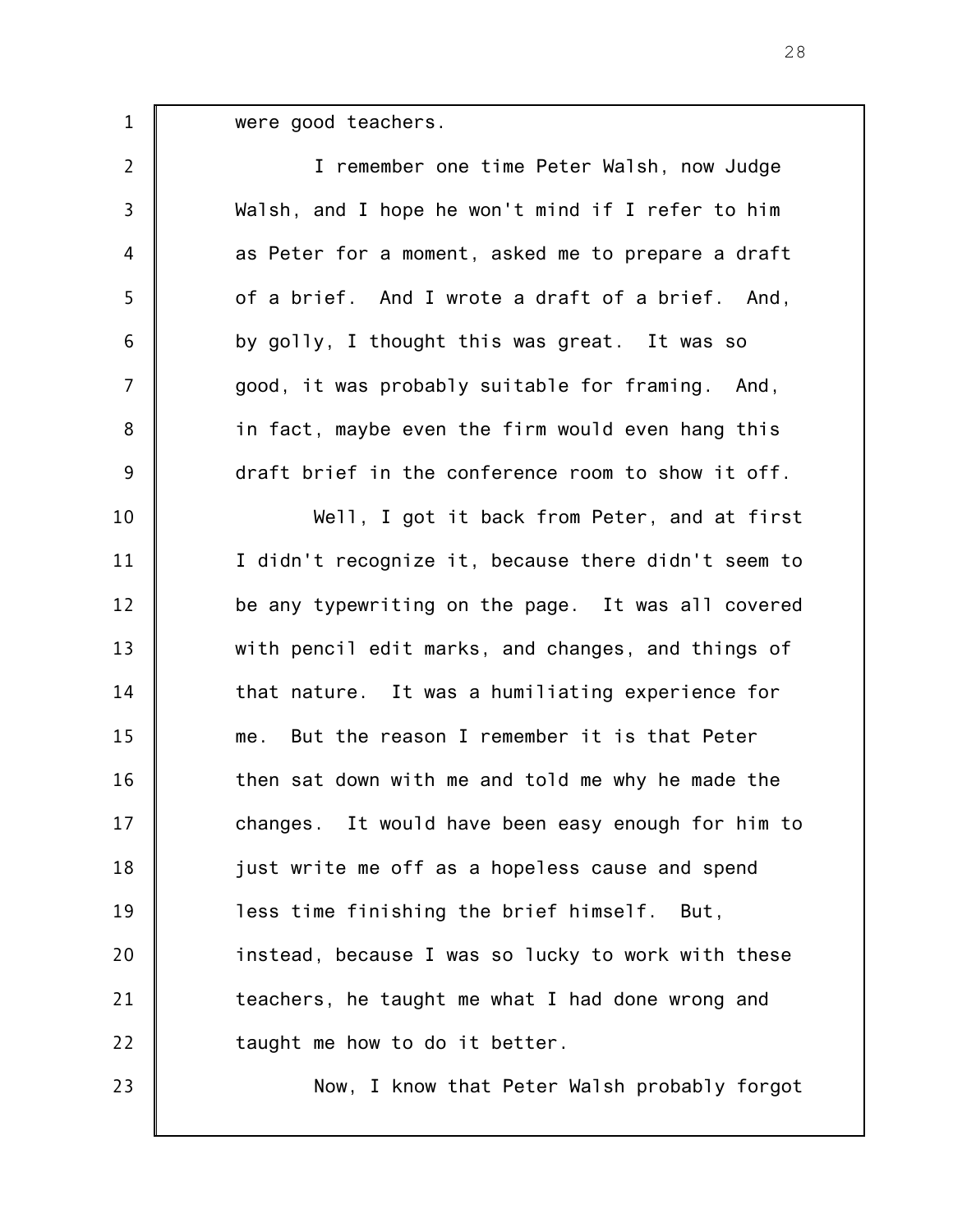1 2 3 4 5 6 7 8 9 10 11 12 13 14 15 16 17 18 19 20 21 22 23 about that sometime after my annual review, but he forgot about that shortly thereafter. But 35 years later I still remember a man who cared so much about training a young lawyer that he took the time to explain to me how to do things better. My next stop was at the Attorney General's Office where I was at age 29 just about one of the oldest deputies there. I began representing the Department of Correction. And one snowy afternoon, late in the afternoon, I received a call from Jim Vaughn. PRESIDENT JUDGE VAUGHN: John, this is Jim Vaughn. The correctional officers are about to go out on strike. Is there anything you can do for me? JUDGE PARKINS: The President Judge is not the son of Jim Vaughn. He is actually a clone. So that afternoon we gathered a team of young deputy attorneys general to prepare an application for a temporary restraining order and to present sometime later that night or early the next morning. And we stayed up most of the night. Now, in those days, as it is now, I believe,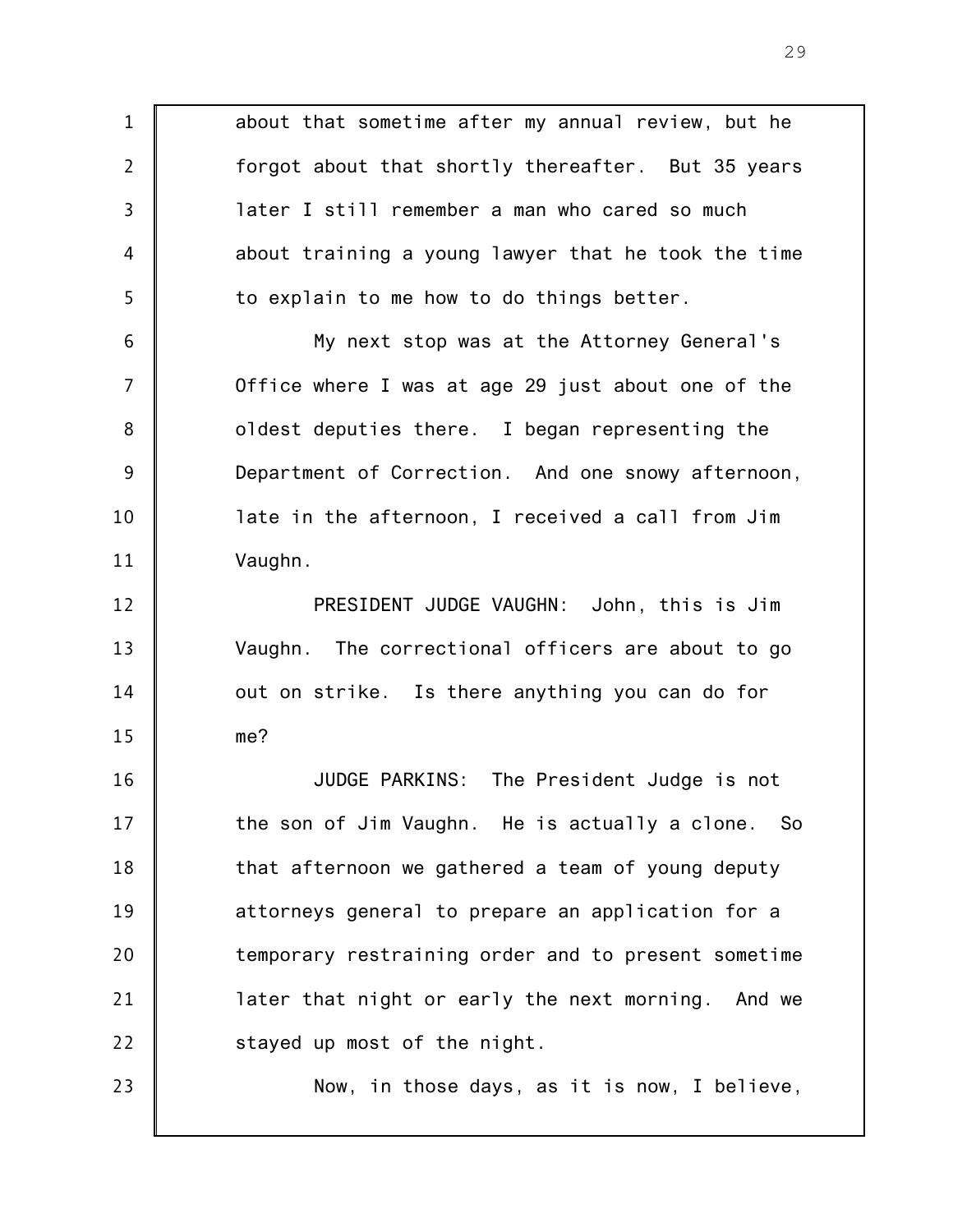1 2 3 4 5 6 7 8 9 10 11 12 the Department of Justice didn't have any provision to pay overtime to secretaries. And, so, they were able to leave. And, understandably, they did, particularly because it was snowing. So we had to stay. Now, most of the deputy attorneys general, like myself, had no idea how to type. But there was one very bright, dedicated young deputy attorney general who was, I think, a skilled typist. And, so, she volunteered, even though it was snowing and would have preferred to go home, to stay up all night and type the materials as we produced them.

13 14 15 16 17 18 19 20 21 22 She was an extraordinarily bright young deputy and was able to edit them as she typed them. Keep in mind this is in the days before computers, and, so, all we had was an IBM Selectric, and it had to be right the first time it hit the page. And I'll never forget the fact that she gave up an evening of comfort in order to pitch in and to work. Now, today, with the exception of Judge Silverman, we refer to that young deputy attorney general as Justice Berger.

23

In 1985 my luck ran again, as I was asked to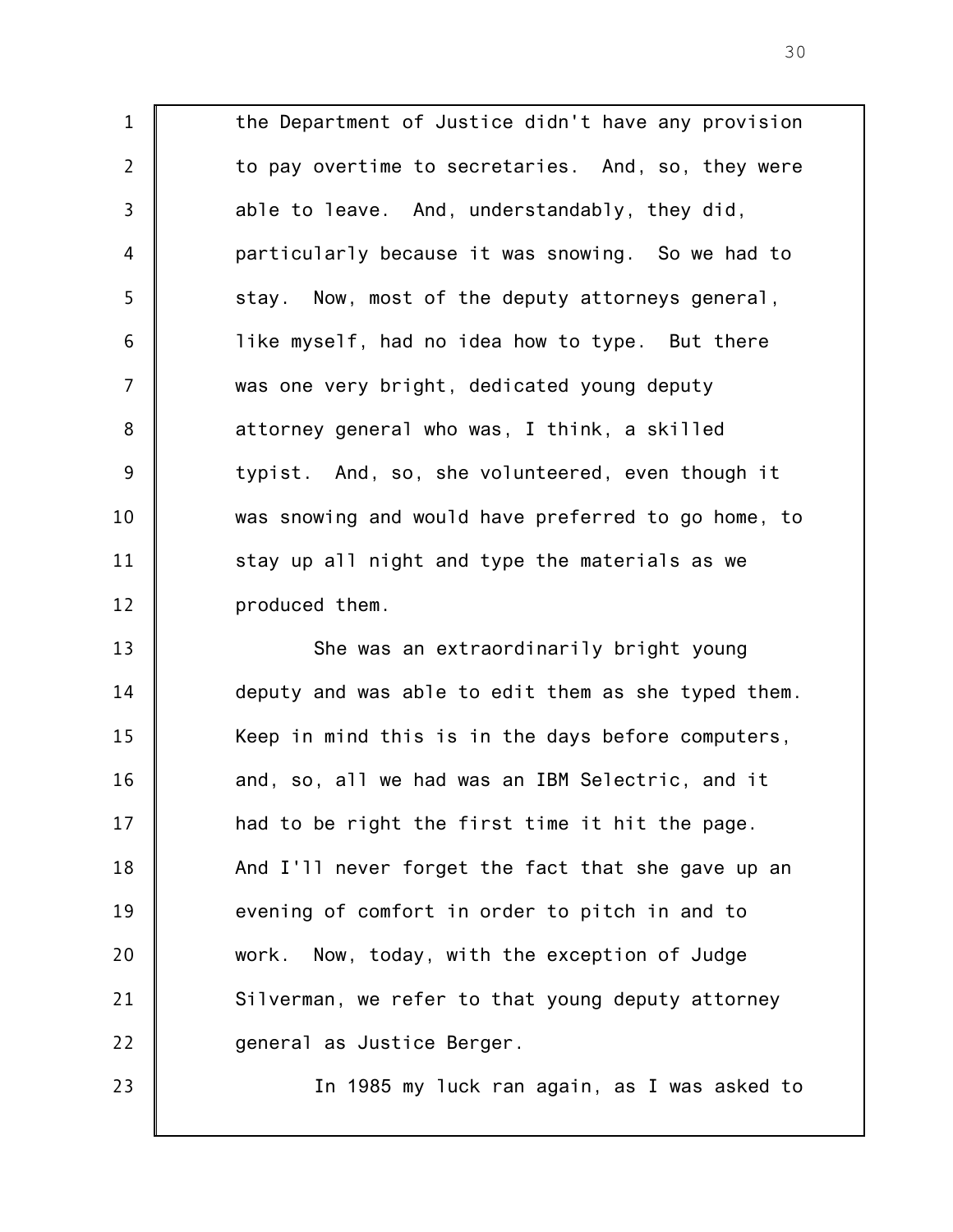1 2 3 4 5 6 7 8 9 10 11 12 13 join the firm of Richards, Layton & Finger. Now, think how fortunate you can be, how much you can learn, if you're a young attorney, or middle-aged attorney at that time, who got to work with people like Jim McKinstry and Max Bell, who got to try cases before a jury with Ned Carpenter and got to write briefs for Norm Veasey. My God, what a great education that was. And if I had a question, I could walk down the hall, and I could ask Jane Roth, or Tom Ambro, or Steve Herrmann, or Dick Elliott, or Allen Terrell, and I always got good advice. How fortunate I was, and I didn't deserve any of that.

14 15 16 17 18 19 20 21 22 23 But the thing I think I learned the most from Richards, Layton & Finger was not about the law, but about respect for the courts and compassion for other people. Frank Balotti is one of the best lawyers I have ever known. He is also one of the kindest men I've ever met. And I have seen him interact with people for years now. And I must tell you that if I could pick a role model for my little grandson, Padraig John, it would be either Padraig's father or Frank Balotti. And the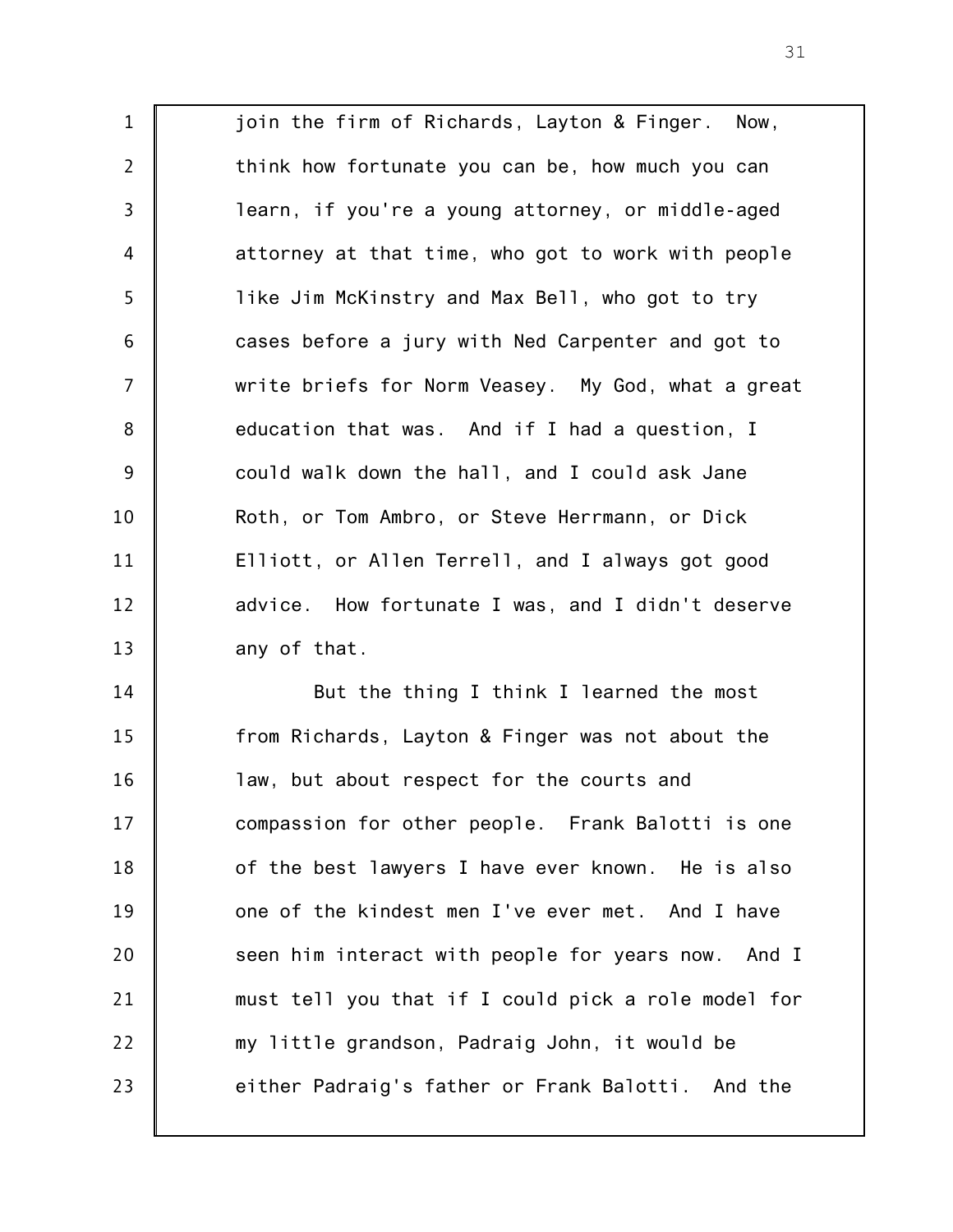word, the byword, in Richards, Layton & Finger is, what it is, and has been, and always will be, "civility."

1

2

3

4 5 6 7 8 9 10 11 12 13 14 Now, I consulted a lot with Bill Wade about several things: The law and my golf swing. He was successful in helping me with the law, but never succeeded in helping me much with my golf swing. But, in any event, I remember one time when I was writing a brief for the Third Circuit Court of Appeals, and the New York lawyer on the other side had basically lied about what was in the record. So I wrote a passage which is edgier, so to speak, than I'm used to writing. And I was a little concerned about it.

15 16 17 18 19 20 21 22 23 So I took the brief next-door to Bill, and I didn't point out that paragraph. And I said, "Bill, would you read over the brief and give me your comments"? And he said sure. And the next morning sitting on my desk was the draft of the brief. And there was only one mark on the brief, and it was that paragraph was circled. And next to it Bill wrote simply the words, "You're better than this." I learned a lot from Bill Wade, and, again,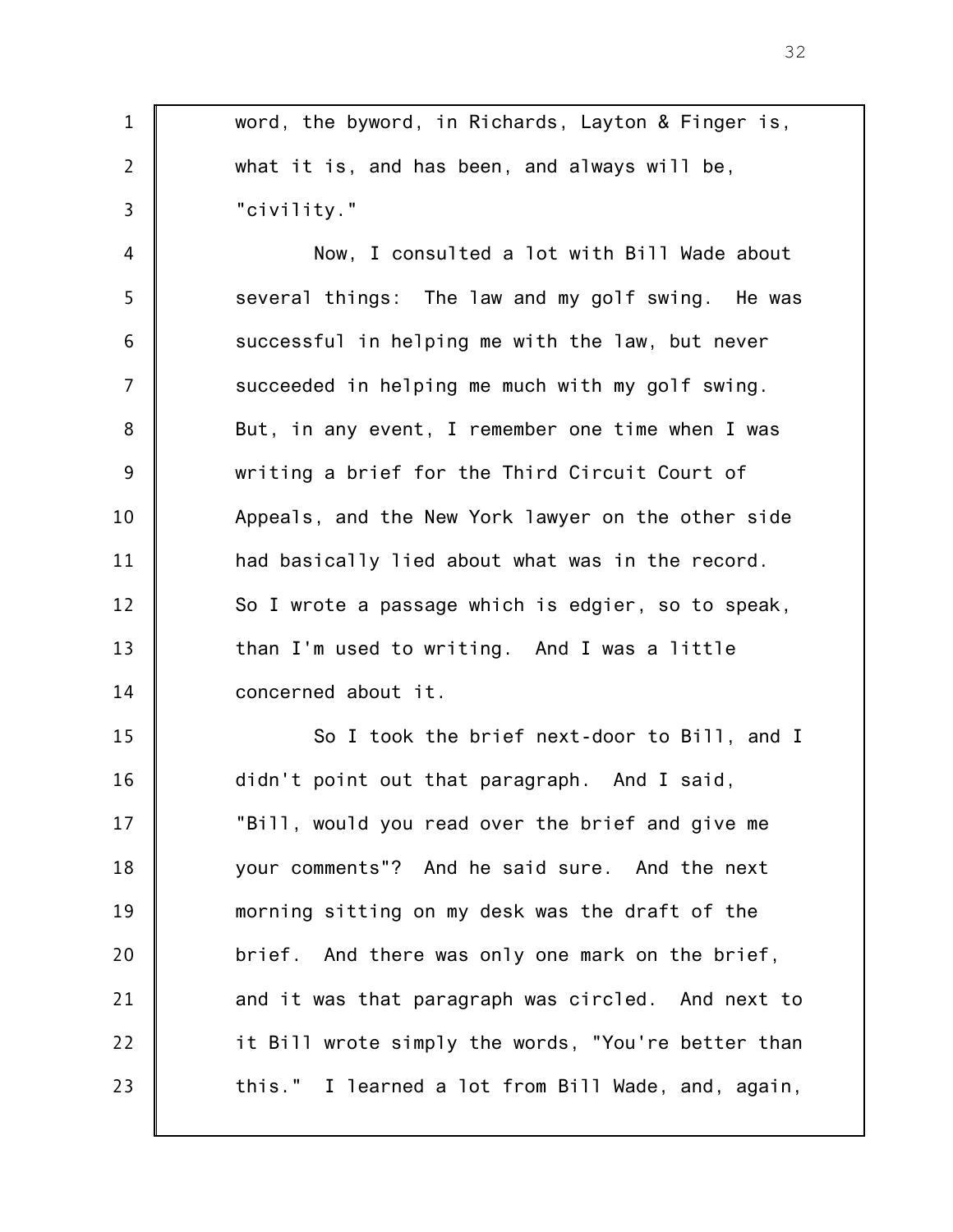1 2 3 4 5 6 7 8 9 10 11 12 13 14 15 16 17 18 19 20 21 22 23 it's something I never deserved to get. My luck struck yet again when a dream of 36 years came true when I joined this Court. I learned one thing immediately upon arriving here, and that is how much I don't know. But, fortunately, I have excellent teachers over there. Now, I can't promise you what kind of judge I'm going to be, but I can promise you one thing. I'm going to be an eager student of these teachers over here so that I can learn as much as I'm capable of learning how to do the job. Finally -- I'm sure you're glad to hear that word -- I want to thank all of you. I have been privileged and honored to have you as my friends. I can't tell you how much members of the Bar and other friends mean to me, and I am truly honored by your presence here today. Now you can see why it is that I can honestly say that today I consider myself, and for my entire lifetime I have considered myself, to be the luckiest man on the face of the earth. Now, in the words of Ned Carpenter, one of my many mentors, take the rest of the day off.